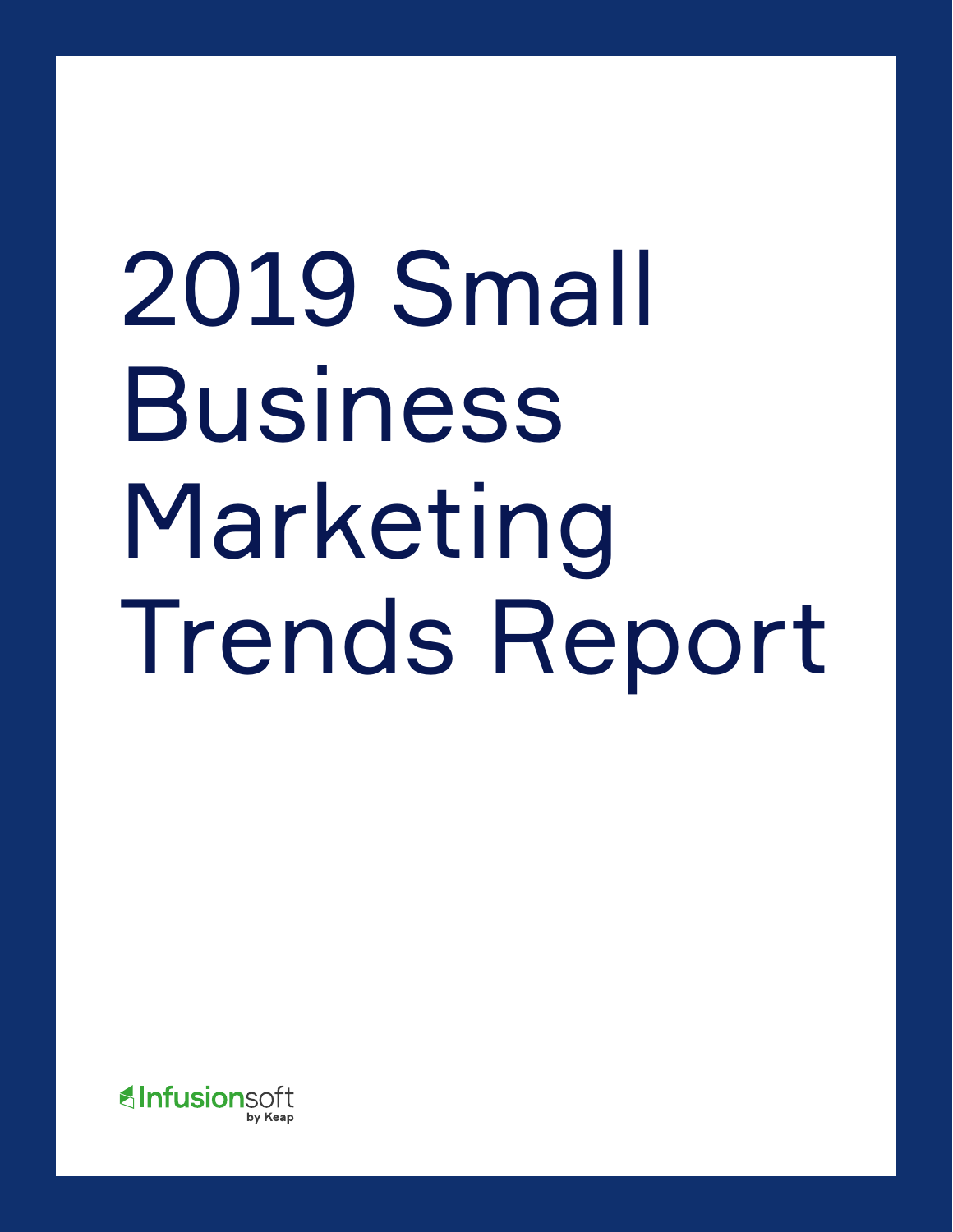# Table of contents

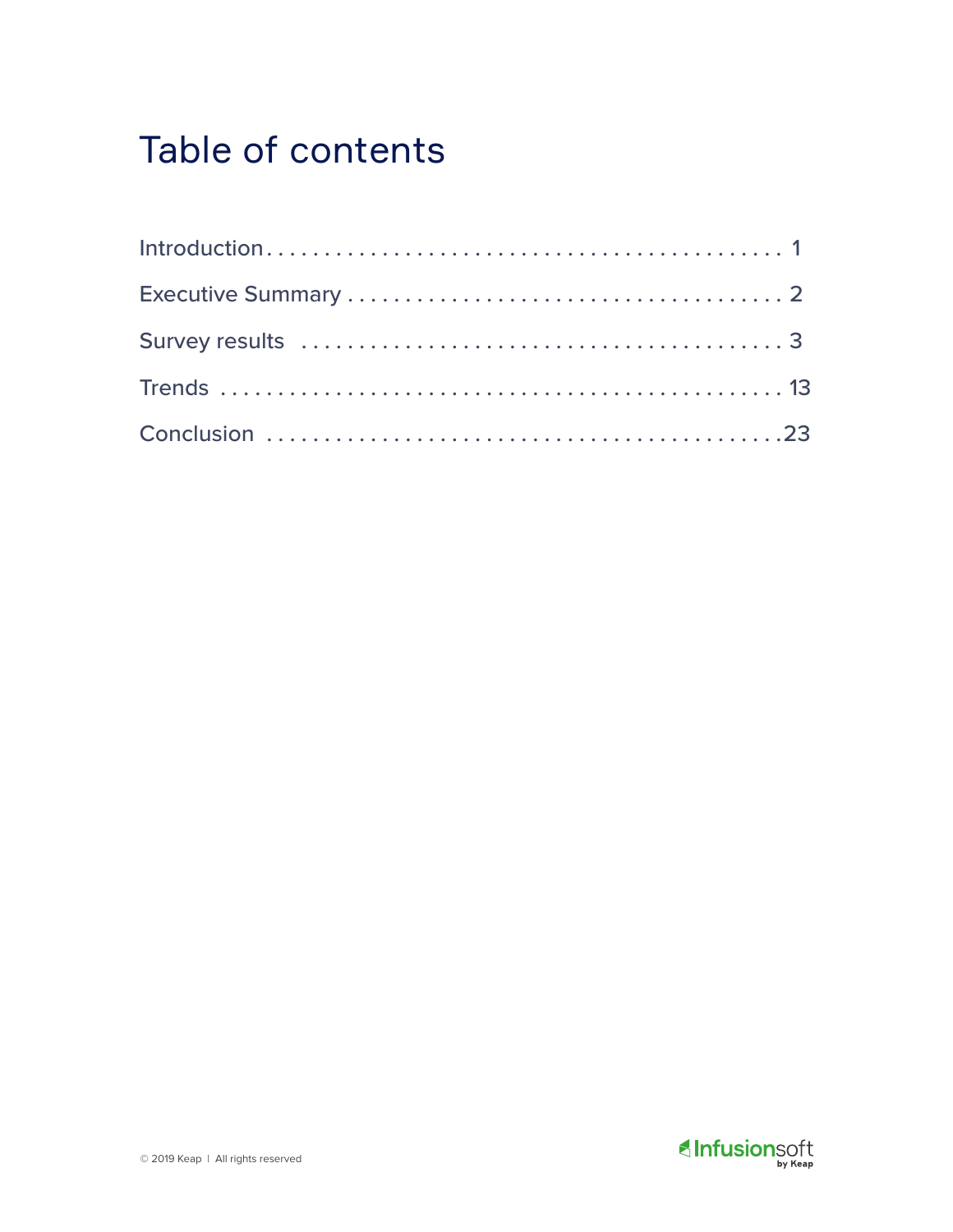# <span id="page-2-0"></span>**Introduction**

Today's small businesses have more marketing options than ever. The number of tools and apps designed for small business has skyrocketed. From automation and social media management to customer relationship management ([CRM\)](https://keap.com/infusionsoft/product/what-is-crm) and analytics, the increasing amount of information and capabilities is powerful.

But with power, an array of tools and apps to choose from, and rapid changes in marketing trends, comes complexity and uncertainty in knowing which methods and tools are effective and deliver results. Additionally, with rapid change in technology, it can be challenging for small business owners to gain in-depth knowledge about the latest marketing trends and understand which tactics work best for their business.

With four years of Small Business Marketing Trends Report data collected, we're seeing changes in the way small business owners think about marketing. Based on the information we collected, small business owners may be rethinking their approach to marketing and possibly considering a different approach in 2019.

To give us a preview of what's to come in 2019, we spoke with marketing leaders and small business experts including:

- **[Clate Mask](https://twitter.com/clatemask?lang=en)** has been educating and inspiring entrepreneurs for more than a decade. As CEO, Clate is leading Keap in its mission to simplify growth for millions of small businesses. Clate is a national speaker and contributing writer for Entrepreneur, Inc., AMEX Open Forum, and Small Business Trends focused on entrepreneurship and small business success. He is also the Co-author of the New York Times bestseller, [Conquer the Chaos: How to Grow a Successful Small](https://www.amazon.com/Conquer-Chaos-Successful-Business-Without/dp/0470599324)  [Business without Going Crazy](https://www.amazon.com/Conquer-Chaos-Successful-Business-Without/dp/0470599324).
- **[Donald Miller](http://www.storybrand.com/)** is the CEO of [StoryBrand,](http://www.storybrand.com/) and every year he helps more than 3,000 business leaders clarify their brand message. He is the author of multiple New York Times best-sellers, and the #1 Wall Street Journal bestseller, [Building a StoryBrand.](https://buildingastorybrand.com/) Don is considered one of the world's leading experts on the subject of story.
- **[Pamela Slim](http://pamelaslim.com/)** is an author, community builder, and consultant. Pam has advised thousands of entrepreneurs as well as companies serving the small business market such as Keap, Progressive Insurance, Constant Contact and Prezi. She is best known for her book **Escape from**

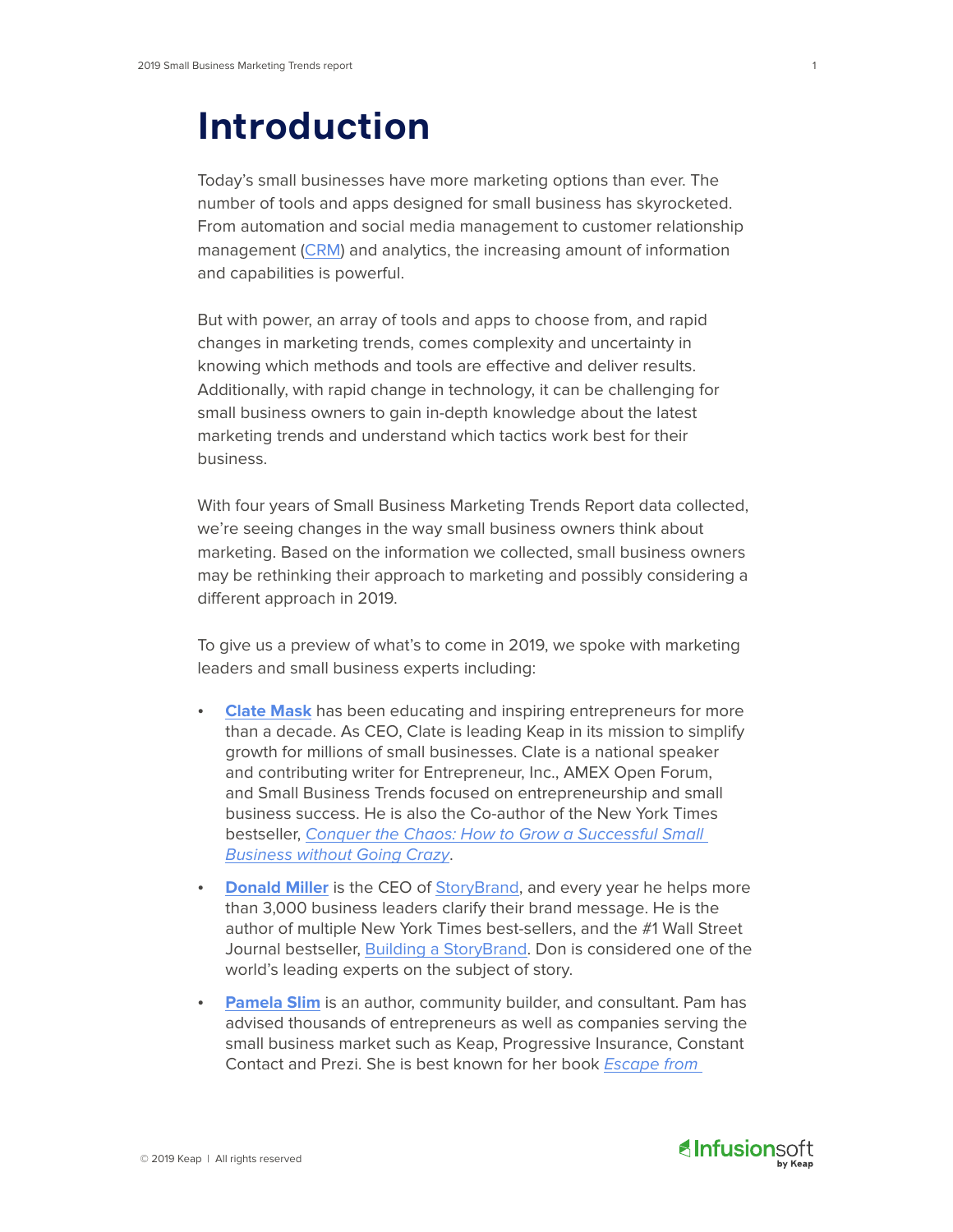<span id="page-3-0"></span>[Cubicle Nation](https://www.amazon.com/Escape-Cubicle-Nation-Corporate-Entrepreneur/dp/B0028BHZBG/ref=as_li_ss_tl?ie=UTF8&qid=1535569163&sr=8-1&keywords=escape+from+cubicle+nation&linkCode=sl1&tag=ganasconsulti-20&linkId=5761378b62793be2517c6bd57d6230bb&language=en_US) (named Best Small Business and Entrepreneur book of 2009 from 800 CEO Read) along with her follow up book Body of [Work](https://www.amazon.com/Body-Work-Finding-Thread-Together/dp/B00P6NZNA8/ref=as_li_ss_tl?ie=UTF8&qid=1535569199&sr=1-1&keywords=body+of+work&linkCode=sl1&tag=ganasconsulti-20&linkId=36dea4b70e0706c432e448b9dc6f62bb&language=en_US). In 2016, Pam launched the [Main Street Learning Lab](https://pamelaslim.com/ke/) in Mesa, Arizona, a grassroots, community-based think tank for small business economic acceleration.

- [Meredith Wood](https://www.fundera.com/blog/author/meredith) is the editor-in-chief at **Fundera**, an online marketplace for small business financial solutions such as business banking accounts and business loans. Specializing in financial advice for small business owners, Meredith is a current and past contributor to Yahoo!, Amex OPEN Forum, Fox Business, SCORE, AllBusiness and more.
- **[Dennis Yu](https://blitzmetrics.com/about-us/dennis-yu/)** is the chief technology officer at **BlitzMetrics**, a digital marketing company. Dennis has been featured in The Wall Street Journal, New York Times, LA Times, TechCrunch, Fox News, and is the co-author of Facebook Nation. He regularly contributes to Adweek's SocialTimes, and has published in Social Media Examiner, Social Media Club, and Social Fresh.
- **[Ultimate Sales Machine \(Joey Karam\)](https://www.ultimatesalesmachine.com/optin)** has assisted over 200,000 businesses worldwide, based on the strategies in their New York [Times Best Seller](https://www.amazon.com/Ultimate-Sales-Machine-Turbocharge-Relentless/dp/1591842158) by original author and founder the late Chet Holmes. Today, they assist businesses to double sales through their 12 core competencies on business growth.

These experts helped us forecast the 2019 landscape, offering valuable insights on where small businesses need to focus in 2019.

# **Executive summary**

# **Methodology**

In October 2018, Infusionsoft by Keap surveyed a panel of 1,467 selfidentified small business owners from across the United States via an online questionnaire. Respondents were not necessarily customers of Infusionsoft by Keap, and the survey did not identify Infusionsoft by Keap as a sponsor.

We asked these small business owners ten questions, including a screening question to identify small business ownership. Throughout this report, we outline their responses with charts. While not all respondents answered all questions, we received at least 1,190 responses for each question.

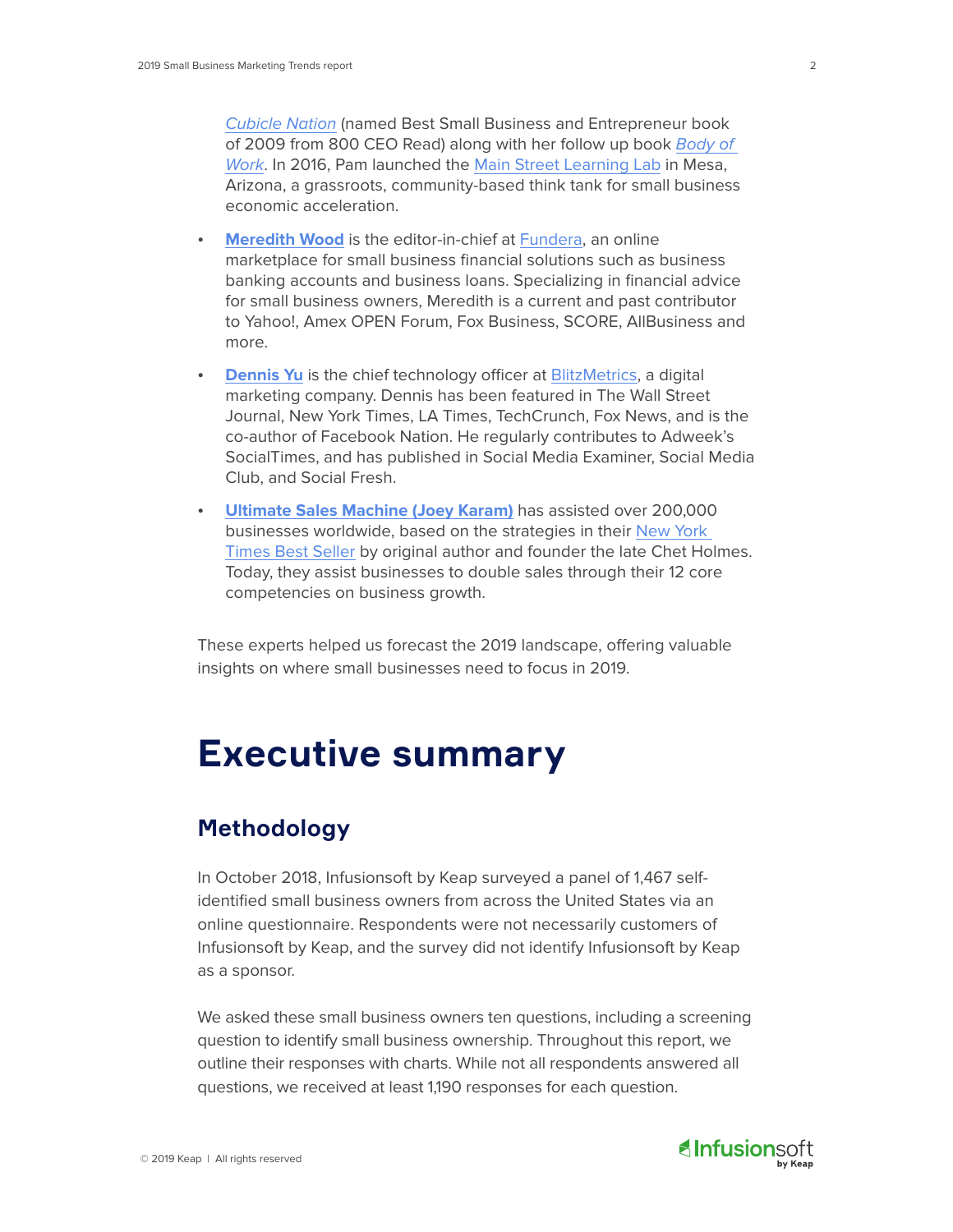## <span id="page-4-0"></span>**Executive Summary**

- More small businesses are being left behind when it comes to digital marketing. In fact, 29 percent of respondents said they won't be using digital marketing in 2019.
- Lack of time and resources continues to hinder small business owners with 22 percent of respondents saying this is their biggest challenge.
- Small business owners are more in the know when it comes to their marketing efforts. Fifty-five percent know whether their efforts are effective, while 33 percent don't know if they're working.
- Social media promotion continues to play a strong role for small business. Forty-eight percent of small businesses plan to use social media as one or more of their marketing tactics in 2019.
- Facebook is still the leading social media platform for small businesses. Forty-seven percent of business owners regularly use Facebook.
- Gaining and keeping clients remains the top marketing goal for small business in 2019.
- While social media remains the top marketing tactic small business owners are budgeting more for in 2019 (30 percent), a significant number of business owners (46 percent) reported they won't be spending more on marketing in 2019. This may be a result of more small business owners knowing how effective their tactics are and don't see a need for investing additional funds towards marketing. It also could be attributed to many small businesses working with a limited marketing budget.

# **Survey results**

## **Goals**

Driving sales is the leading goal for one-third (28 percent) of small business owners followed by a third saying none of the response options (shown below) in the survey fit their marketing goals for 2019.

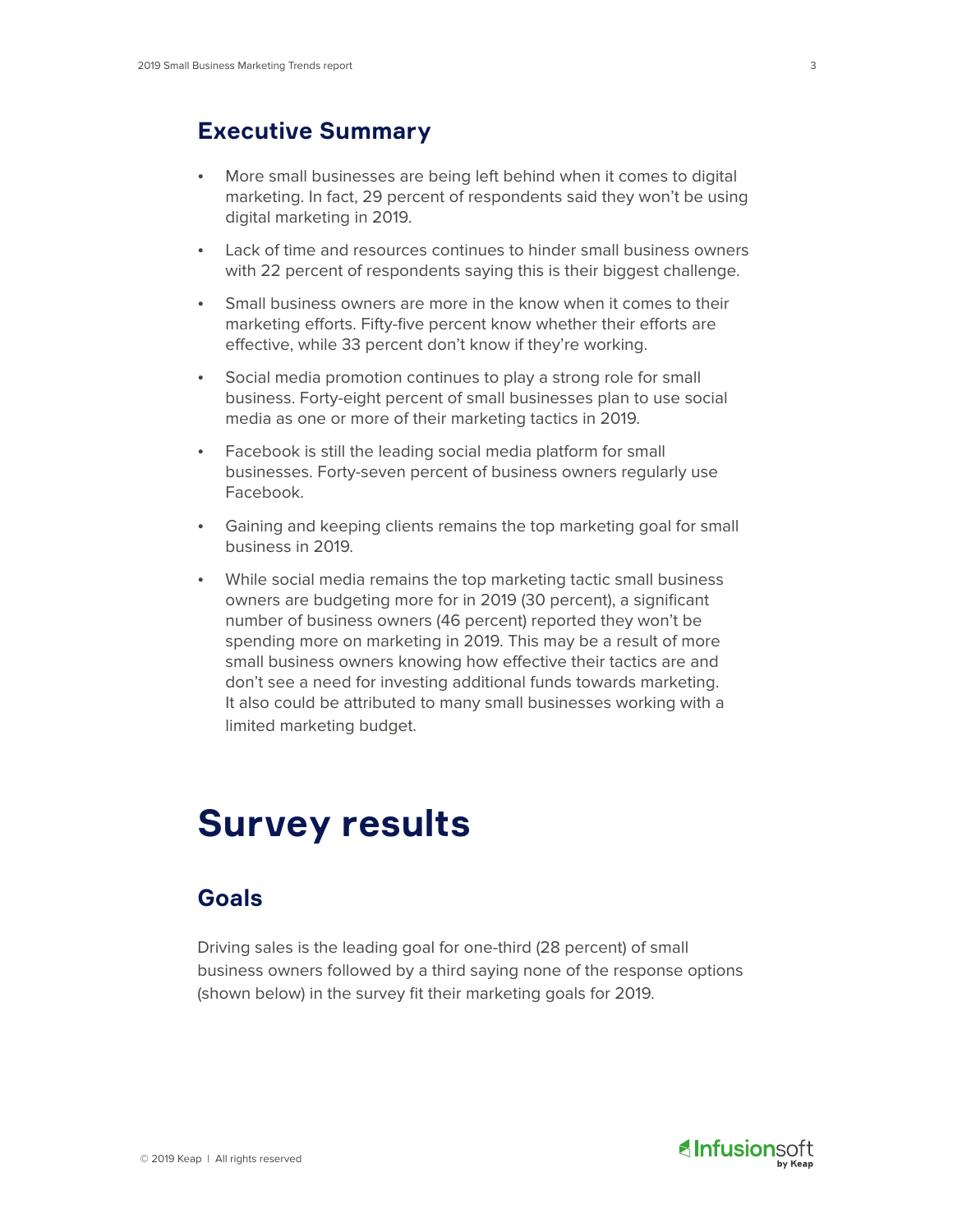

#### **What's your top marketing goal for 2019?**

The significant number of business owners who said none of the goals are a top goal in 2019 could imply:

- They don't have a clear marketing plan for 2019
- They may be rethinking their marketing strategy because of lackluster results and they're considering other tactics like personalized customer service or inclusion.

Surprisingly, only nine percent indicated gaining efficiency/cost savings was their top goal for 2019, considering one of the top challenges small business owners face is finding time and resources to do marketing. We'll take a closer look in the Challenges section of the report.

This is one of the questions we've asked small business owners for four consecutive years, and the goal of driving sales has remained in the top spot every year. This year came in slightly lower at 28 percent, but taking into consideration a two percent margin of error it's comparably the same.

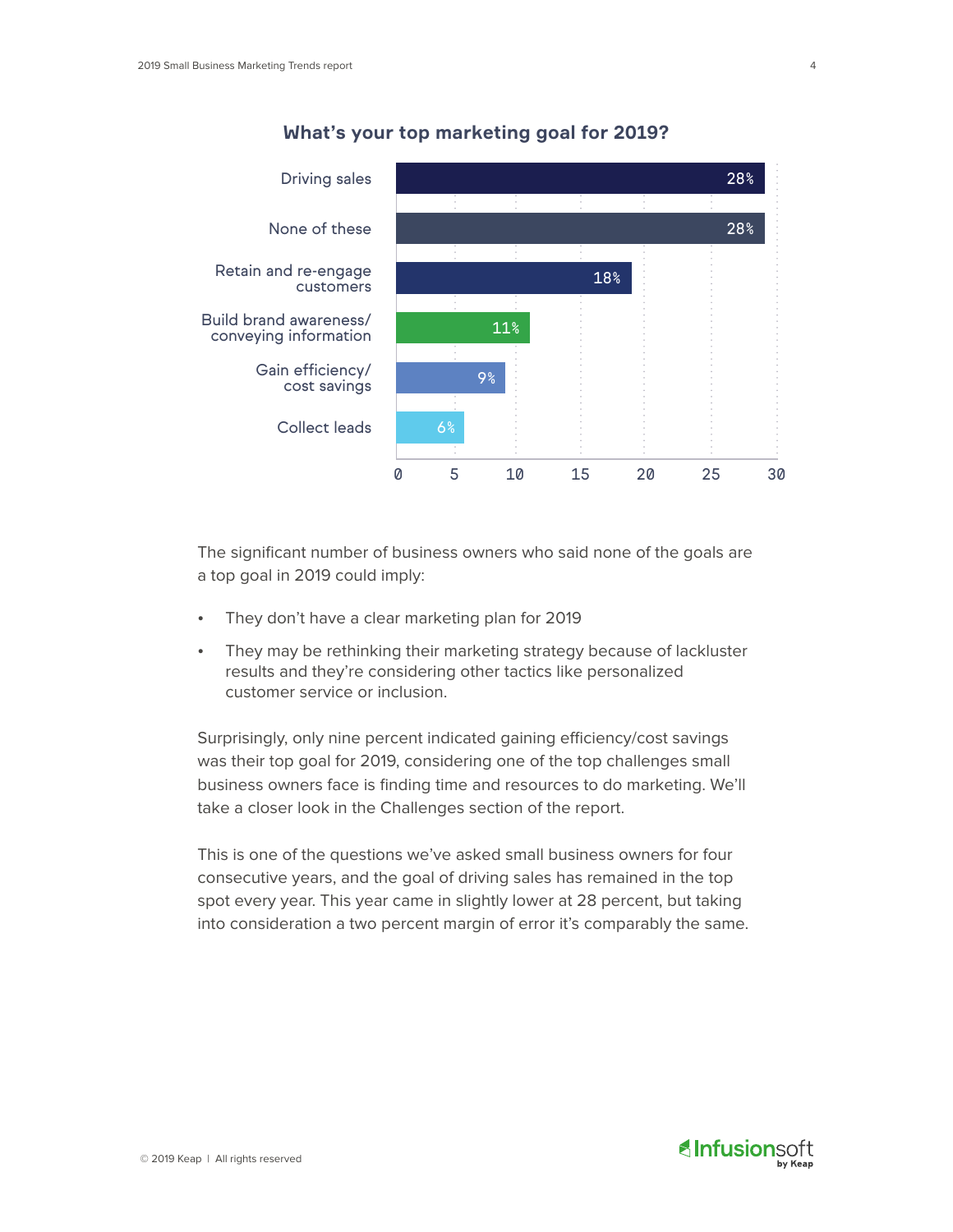

# **Challenges**

Finding time and resources for marketing has been the biggest challenge for small business owners. Over the past four years, the number of business owners who see this as their biggest challenge steadily increased. This year, 22 percent (a gradual increase of three percent since 2016) said it's their biggest challenge in 2019.

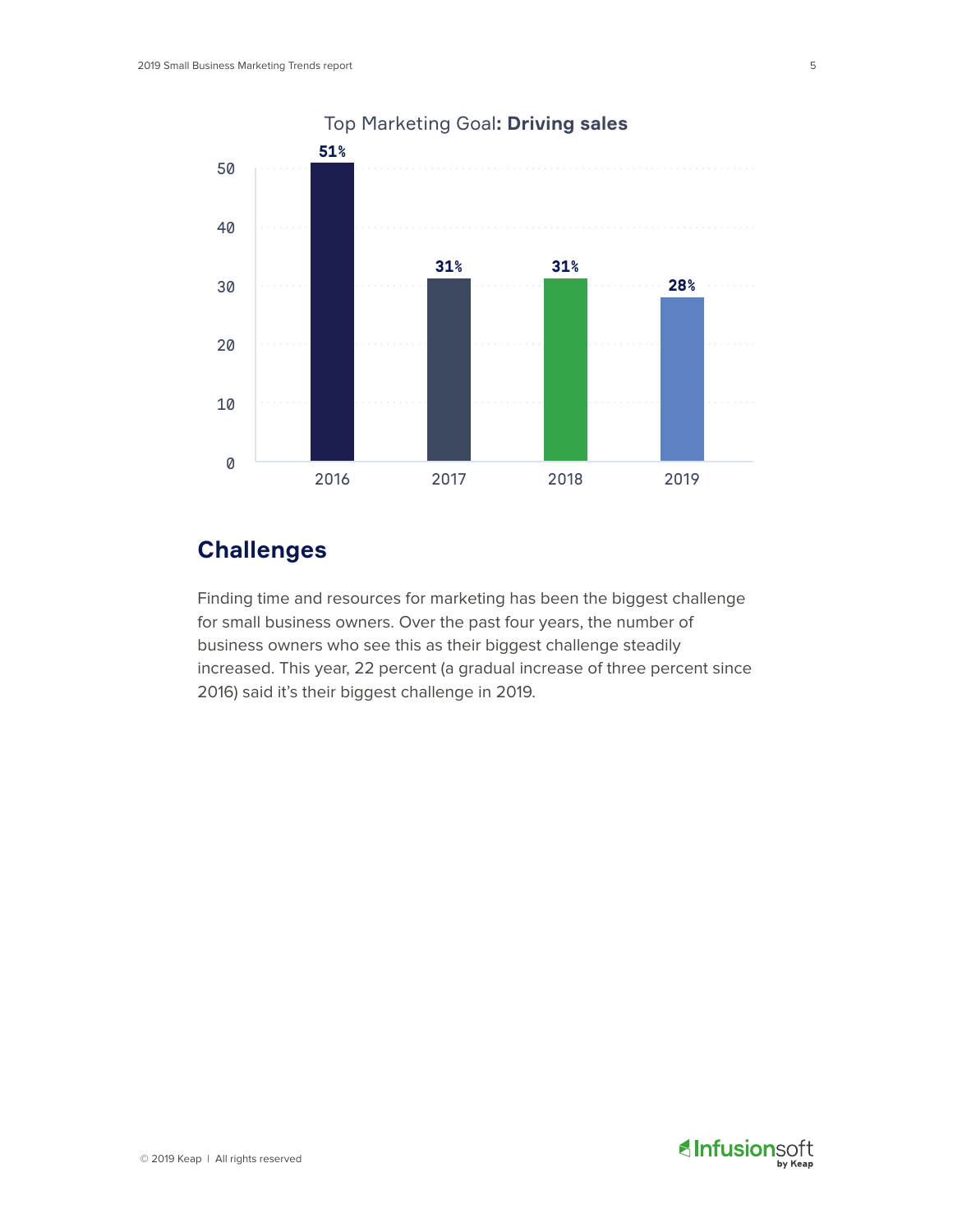#### Of the following options, which is the biggest challenge you'll face in 2019?



As we've learned from past trend reports, nearly half (49 percent) of small business owners report handling marketing for their business on their own. Pile on top all the other hats small business owners wear, it's not surprising this is a top challenge for small business owners.



#### Challenges**: Finding time & resources**

AInfusionsoft

by Keap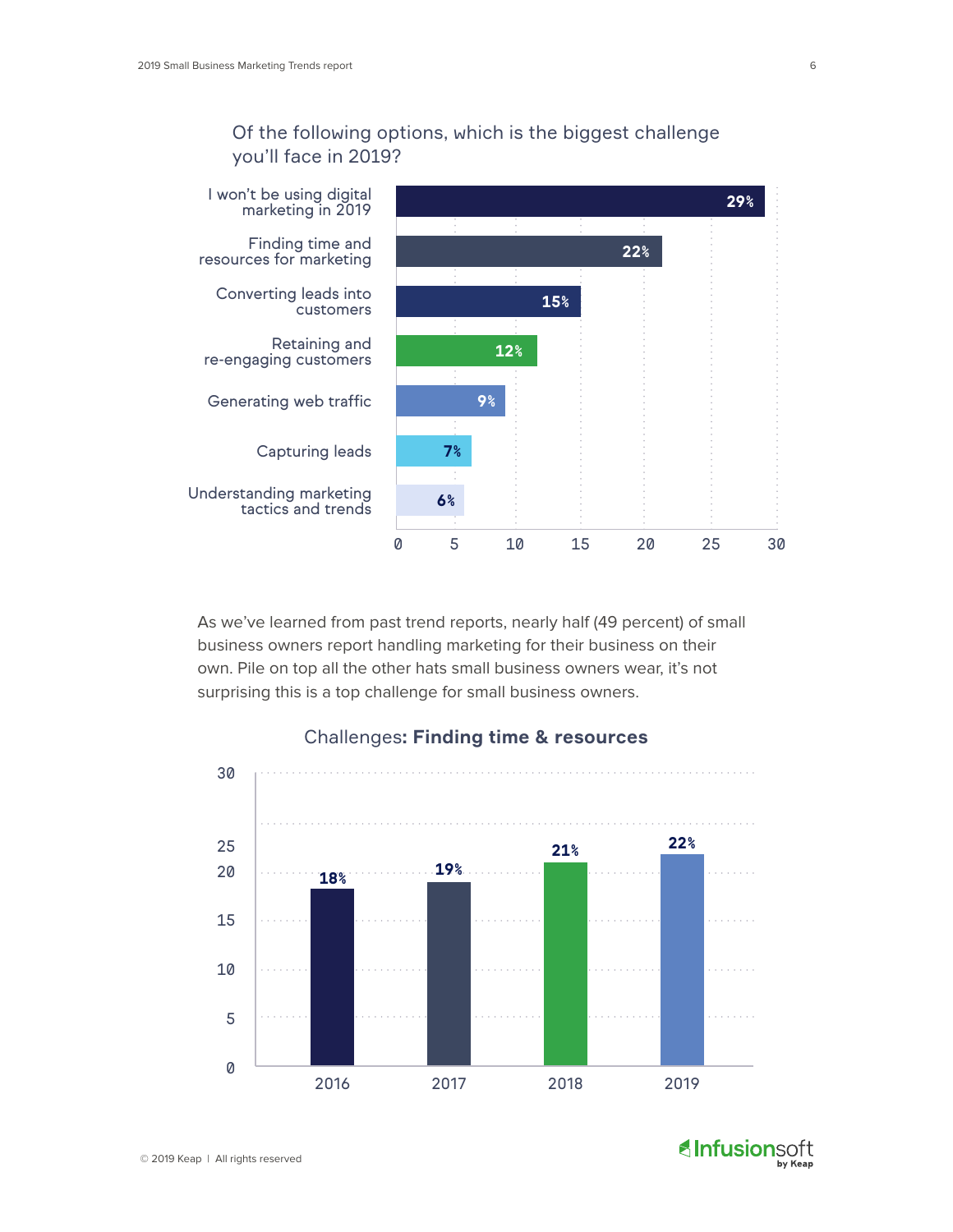Another interesting result from this year's survey is that 29 percent of small business owners said they won't be using digital marketing in 2019 and consider it their biggest challenge.

As mentioned earlier, this could suggest they're reconsidering their marketing strategy to boost its effectiveness, or they're on a tight marketing budget and don't realize they can still perform digital marketing [on a small budget.](https://keap.com/business-success-blog/marketing/digital-marketing/marketing-tips-for-shoestring-budget)

As technology advances, so does access to digital marketing data. It's becoming easier and easier for business owners to gain insight into what's working and what's not working. Compared to past years, more business owners reported they know whether their marketing efforts are effective. Fifty-five percent said they know, while 33 percent said they didn't know.



Are your marketing efforts effective?

The shift this year, compared to previous years, indicates the growing use of technology among small business owners. As more business owners adopt technology and gain the benefits, like insight into their marketing efforts, their confidence starts increasing.

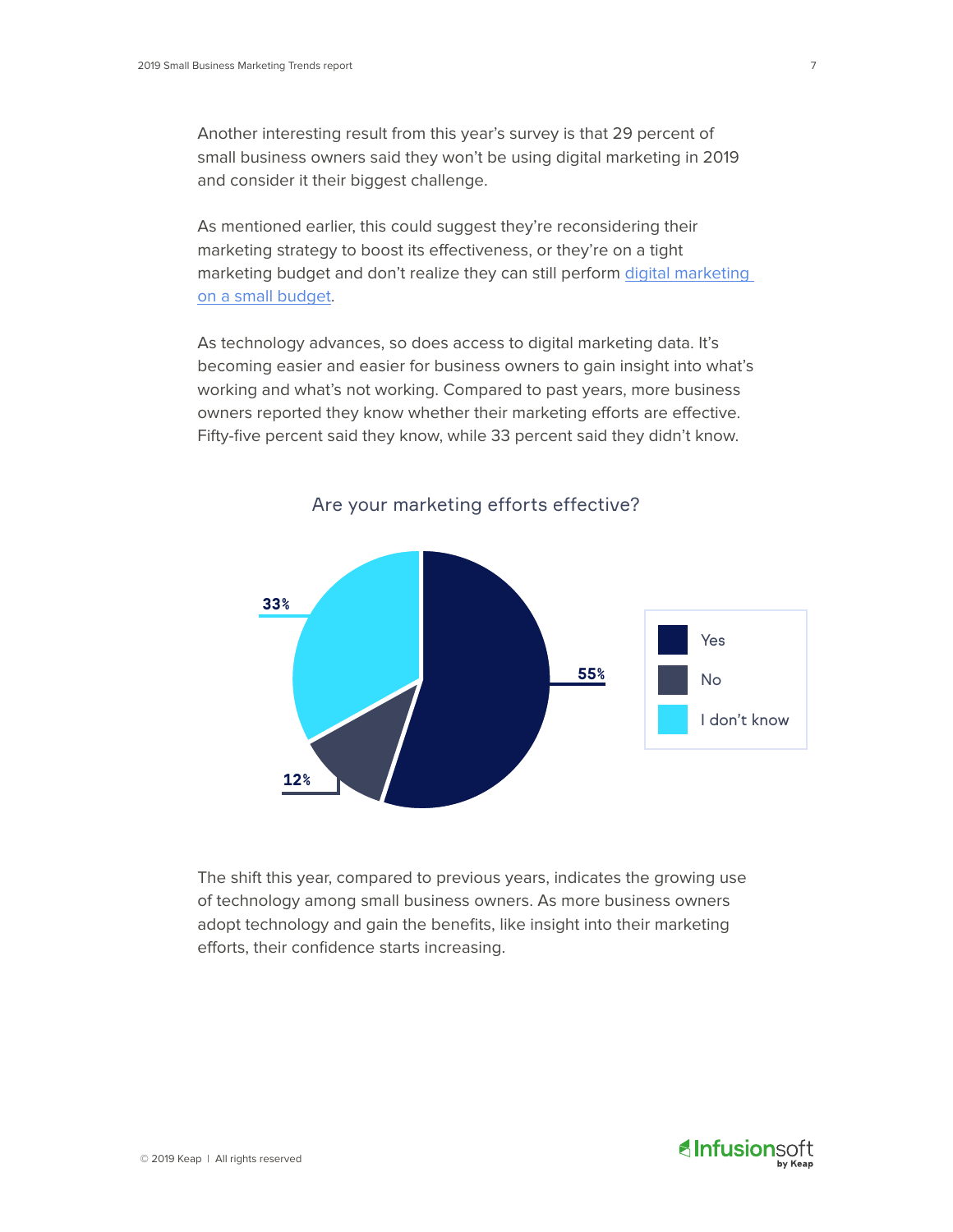

#### Confidence: **Marketing**

# **Digital marketing tactics and tools**

Small business owners continue to leverage the power of social media in their marketing efforts. When asked which tools they use for marketing, almost half (49 percent) ranked social media management as their primary tool.



#### Which type of tools do you use in your marketing?

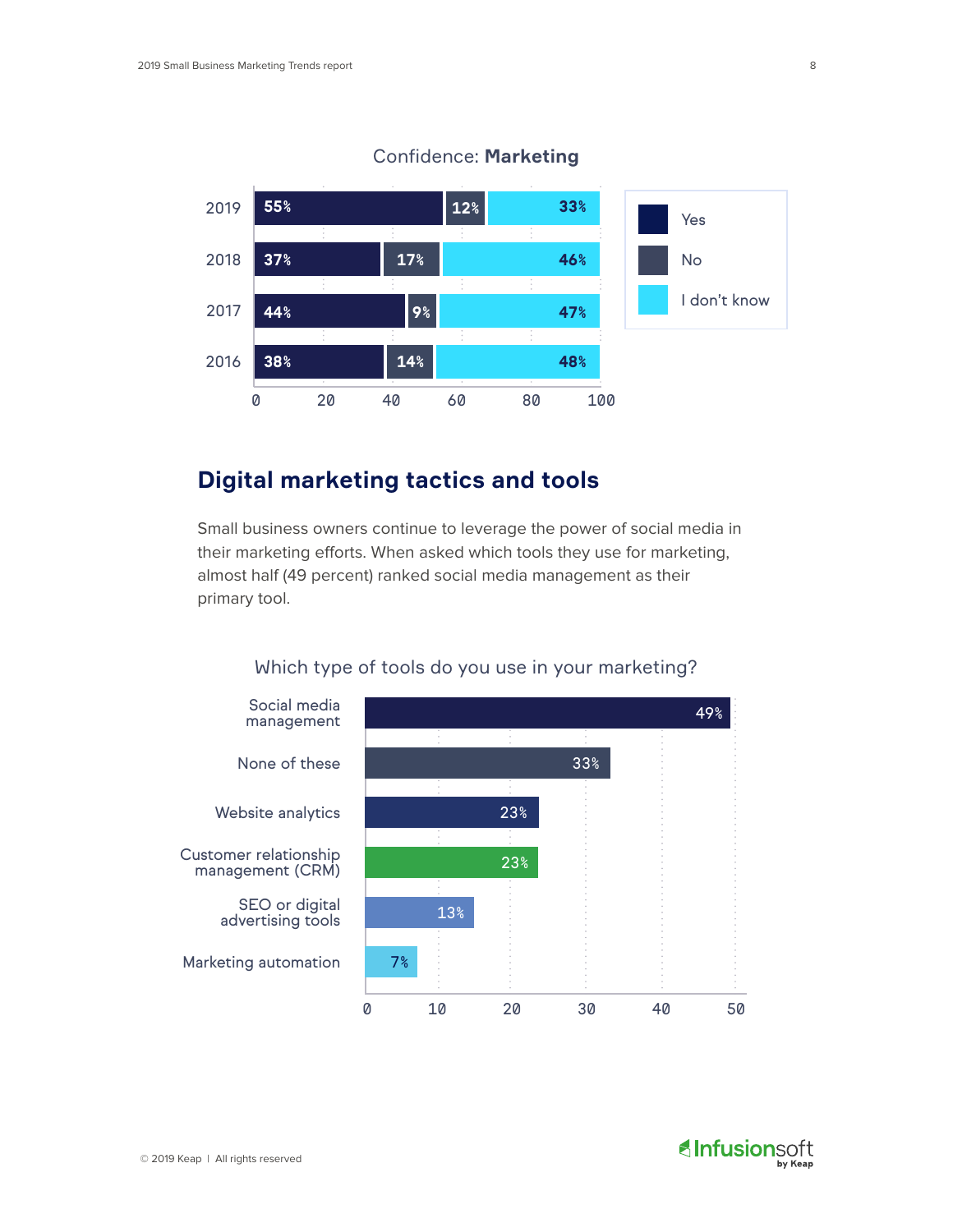Additionally, more small business owners (up almost three percent from last year) are using a customer relationship management (CRM) tool, indicating a growing awareness and necessity to use tools like a CRM to achieve growth. Twenty-three percent said they use a CRM and website analytic tools to help them with their marketing.

When asked about marketing tactics they plan to use in 2019, almost half (48 percent) of the business owners said they plan on using social media.

Surprisingly, 34 percent said they won't be using any of these marketing tactics in 2019. Running a successful small business is challenging, and failing to invest in marketing, or having a marketing plan in place, will make it harder to survive in a competitive market. We recommend going through an [annual strategic planning exercise](https://keap.com/infusionsoft/resources/strategic-planning-kit) to prepare for the upcoming year.



#### What kind of marketing tactics do you plan to use in 2019?

AInfusionsoft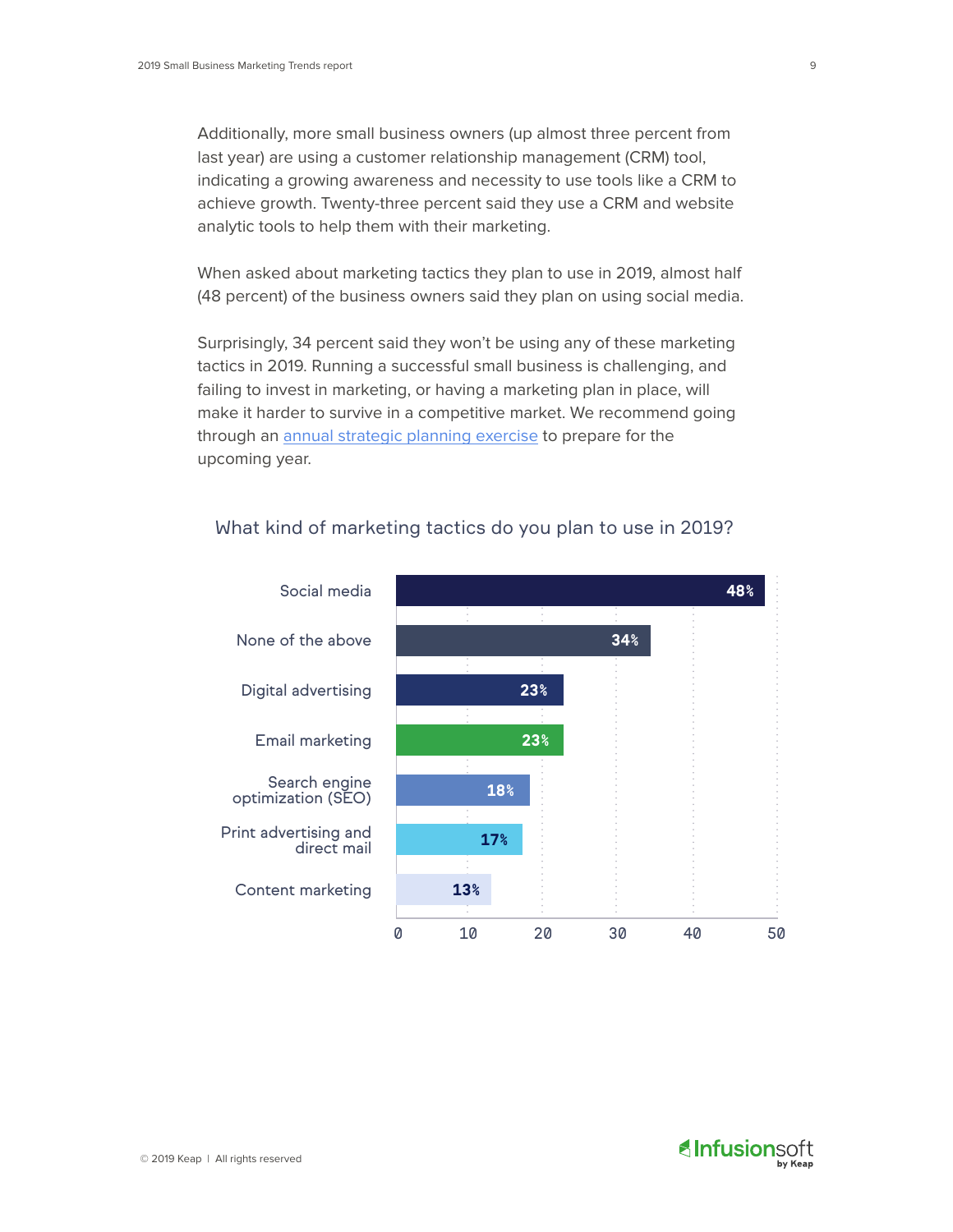Small business owners surveyed this year said they plan to boost spending on social media with 30 percent planning to increase their budget in 2019. Other areas small business owners plan to budget for are website analytics (14 percent), CRM (13 percent), and email marketing services (13 percent).

Nearly half (46 percent) of small businesses owners said they won't budget more for any of these marketing tactics in 2019. This can be an indication that an increasing number of small businesses are on a tight marketing budget and can't afford to invest more in digital marketing.



#### Which marketing tactics do you plan to budget more in 2019?

However, there are steps small business owners can take to successfully [market their business on a small budget.](https://keap.com/business-success-blog/marketing/social-media/social-media-advertising) There are free software solutions and low-cost ways of marketing that can help small businesses with limited resources.

The only downside to using multiple tools, is that it can lead to challenges with productivity and proper management of client and lead information across multiple platforms. CRMs help contain the chaos which can quickly creep into a small business juggling various tools. More and more business owners are realizing the benefits of using a CRM. As we mentioned earlier, 13 percent plan to increase their investment in 2019.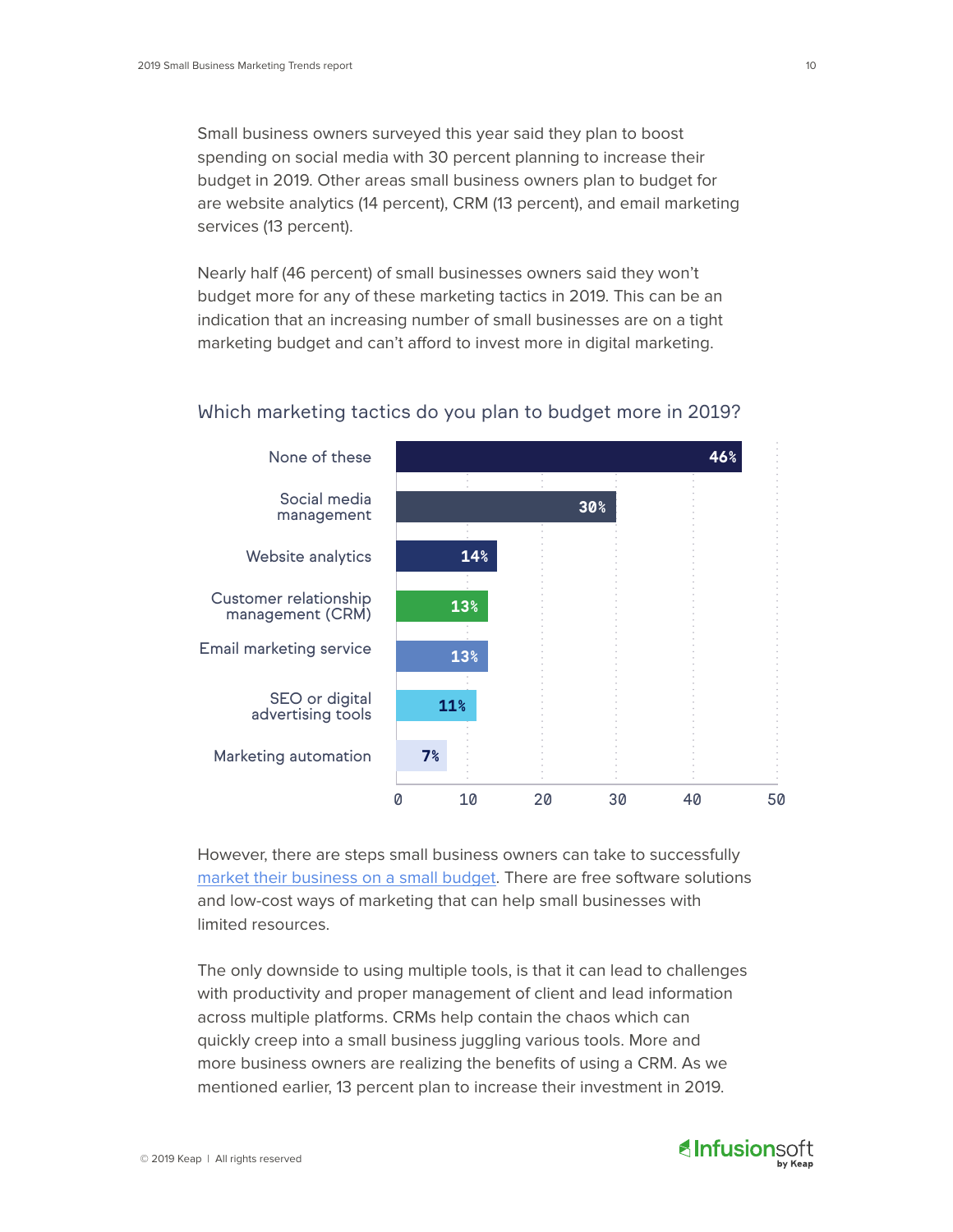

#### What does your company do to collect contact information from leads?

We asked small business owners what they're doing to collect contact information from leads and almost half (49 percent) selected none of the above. While this response received a higher ranking compared to last year, it may be an indication that small business owners who responded to this survey aren't doing anything with the contact information they're collecting because they're wearing multiple hats and don't have time to keep up. Unfortunately, many small businesses encounter this problem and leave numerous missed opportunities on the table.

Asking for contact information in person or on the phone came in as the next top response with 24 percent of business owners saying this is the method they use. As in past years, small businesses rely heavily on inperson or phone interactions to collect contact information from their leads, especially service-based businesses.

A small percentage of business owners said they're using digital marketing tactics like email opt-ins or asking leads to opt into their email list. Using digital tactics in conjunction with a CRM can provide the personalized experience clients demand while ensuring leads aren't missed or forgotten.

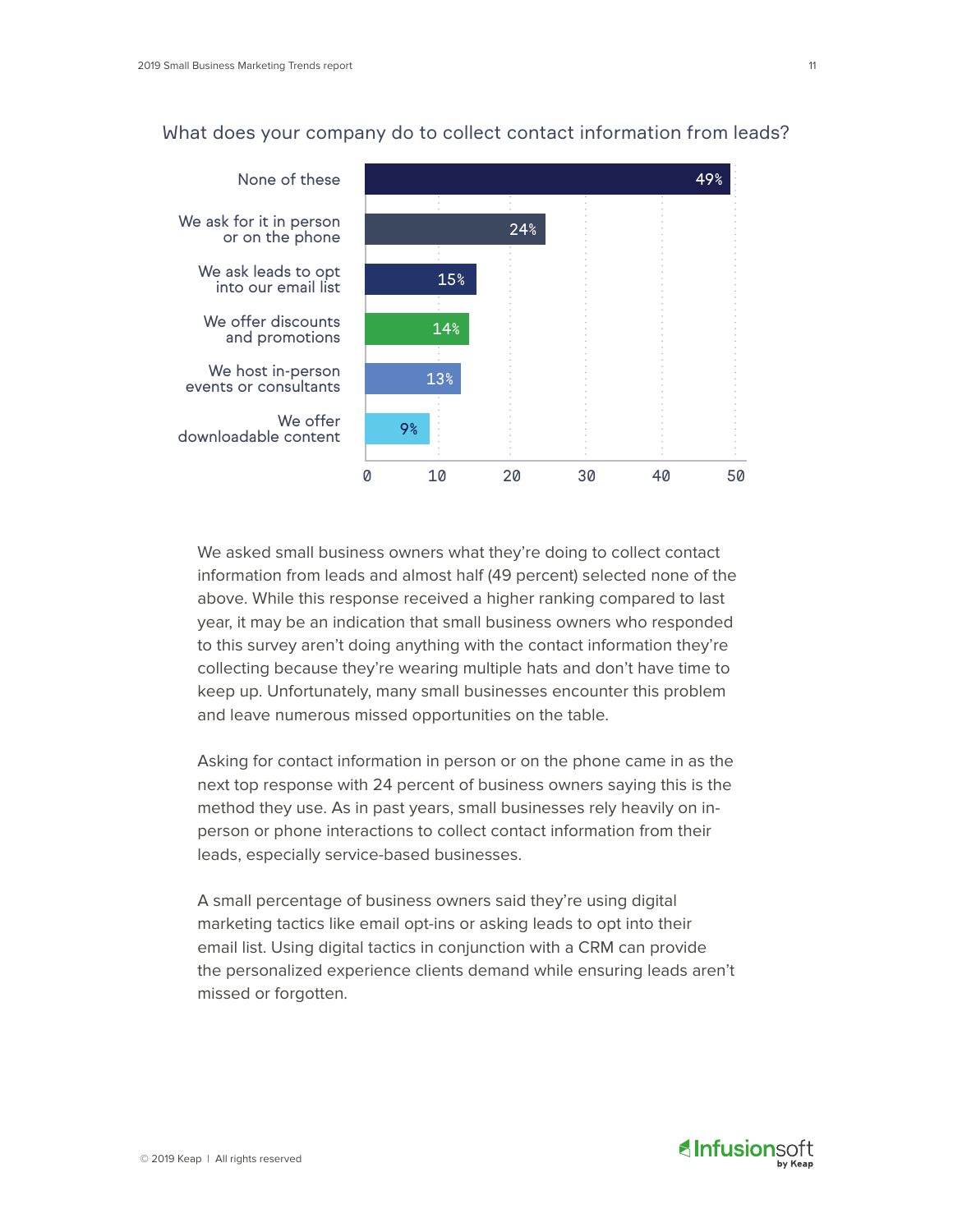# **Social media marketing strategies**

Small businesses continue to see success from social media and it still ranks as the top method of content small businesses acquire new clients. However, a significant number of business owners (45 percent) said they don't create any of these pieces of content.

#### What kind of content does your compay create to help get customers?



Small businesses that don't incorporate content marketing into their marketing strategy are losing opportunities. The cost-savings alone is worth the time and effort that goes into content marketing. In fact, [content](https://keap.com/infusionsoft/resources/turn-website-visitors-into-leads)  [marketing costs 62 percent less than traditional marketing and generates](https://keap.com/infusionsoft/resources/turn-website-visitors-into-leads)  [3 times more leads](https://keap.com/infusionsoft/resources/turn-website-visitors-into-leads). Content marketing continues to prove its value into 2019, especially for small businesses with a small marketing budget.

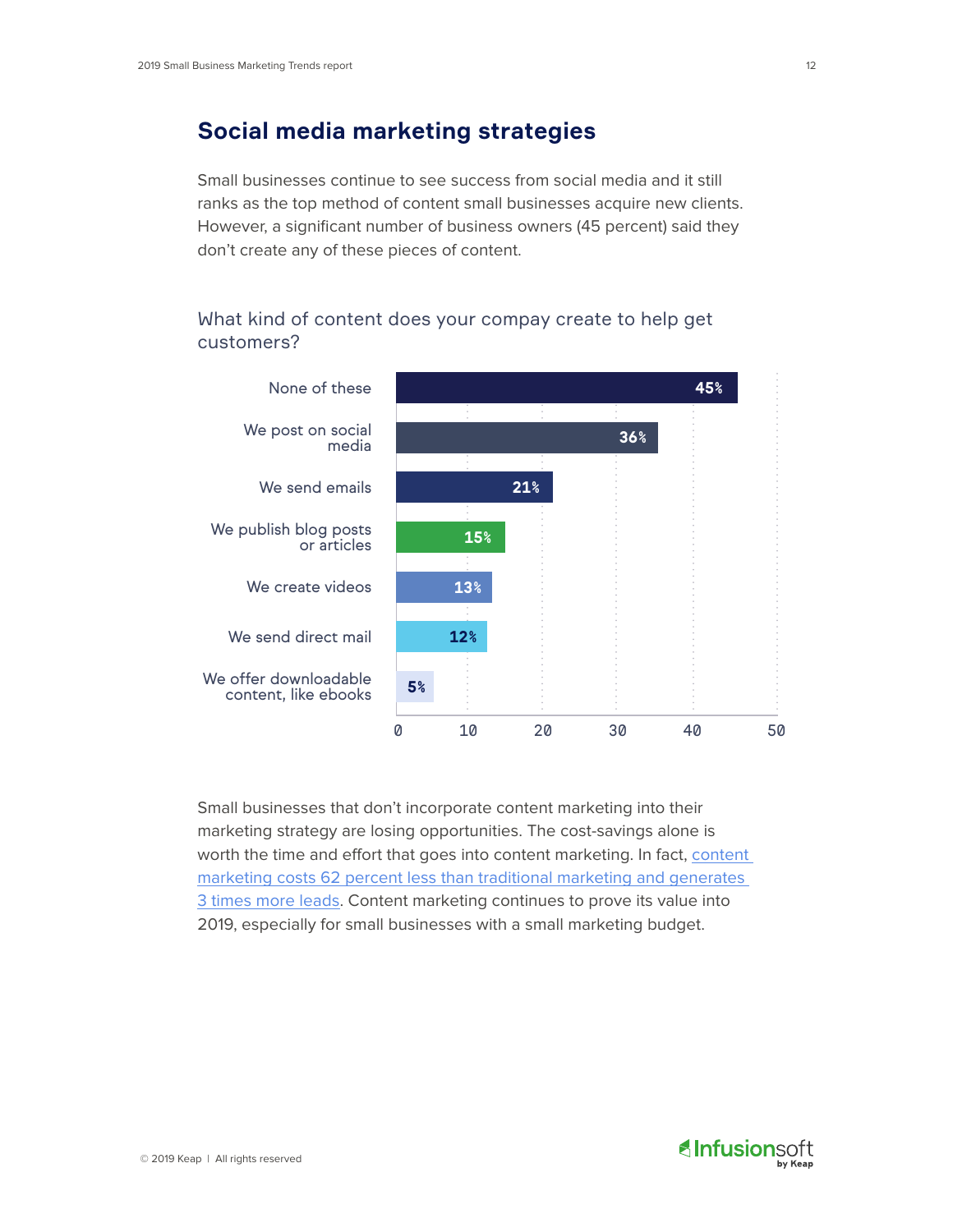

#### <span id="page-14-0"></span>Which social media platforms dows your business regularly use?

For three years in a row, Facebook remains the top social media platform small businesses regularly use. This year, 47 respondents said they use Facebook, followed by 24 percent saying they use Instagram. Notably, Pinterest usage dropped almost 50 percent from last year down to seven percent saying they use it regularly.

Facebook continues to be the number one choice for small businesses despite the increase in new social media channels because it offers the largest platform for consumers. It just makes business sense—businesses that use social media are able to reach a broader range of potential clients, connect with their audience, and share relevant content.

# **Trends**

Struggling to find time and resources is the biggest challenge hindering small businesses, which is a clear indication that small businesses need to find ways to improve efficiency and adopt changing technology and tactics.

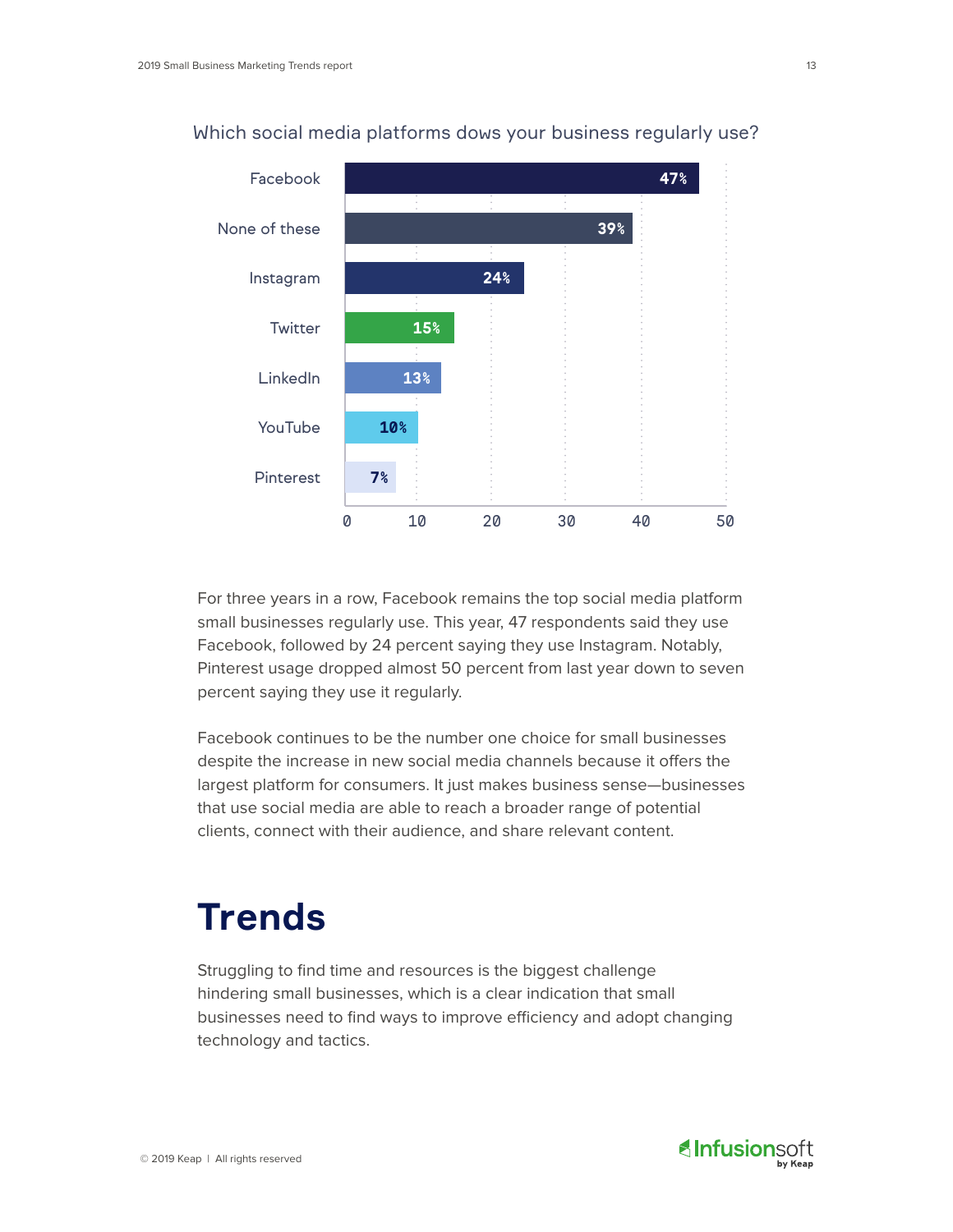We spoke with marketing leaders and small business experts, including Keap's CEO, Clate Mask, to see which trends they think will impact small business in 2019 and what small business owners can do to maximize success.

"It's an exciting time of innovation for businesses of all sizes, especially small businesses. Trends like AI, machine learning, and voice technology can be extremely beneficial and are becoming more accessible by being built-in to the backgrounds of apps and tools small businesses already use to run their business.

What I see happening in 2019 revolves around one word: simplicity. With the use of AI, things like automation will become easier to use because the technology is automatically doing the work people once had to do and spent hours on end trying to figure out. Now, the data is simply there driving smart automations that perform the right task at the right time. Based on our findings, a large number of small business owners state lack of time and resources as their biggest challenge something that hasn't changed from previous years. By choosing products with AI built into them, small business owners will be able to save time and take a more targeted approach to marketing because they no longer have to spend hours trying to hunt down the data or try to make sense of it—AI is managing it all for them in the background.

Additionally, things like voice technology have changed the way we search for just about everything. I recently read a report stating that [digital assistants will reach more than 7 billion devices by 2020](https://technology.ihs.com/592630/digital-assistants-to-reach-more-than-4-billion-devices-in-2017-as-google-set-to-take-a-lead-ihs-markit-says). Voice combined with AI will help small business owners become more efficient and organized while on the go. Capabilities that were once impossible without opening up your laptop, like logging an important note while on a service job or sending an invoice to a client, can all be taken care of by speaking into your mobile device—and as a result, have more time to focus on other areas of their business.

As technology continues to make smarter tools and apps, it's vital for small business owners to collect and manage the right data from their clients. Using a good customer relationship management (CRM) software product will help small businesses take the next step to leveraging new technology the right way. By using client data, a CRM can help make predictions and recommend actions based on engagement history with the client and a business' current process.

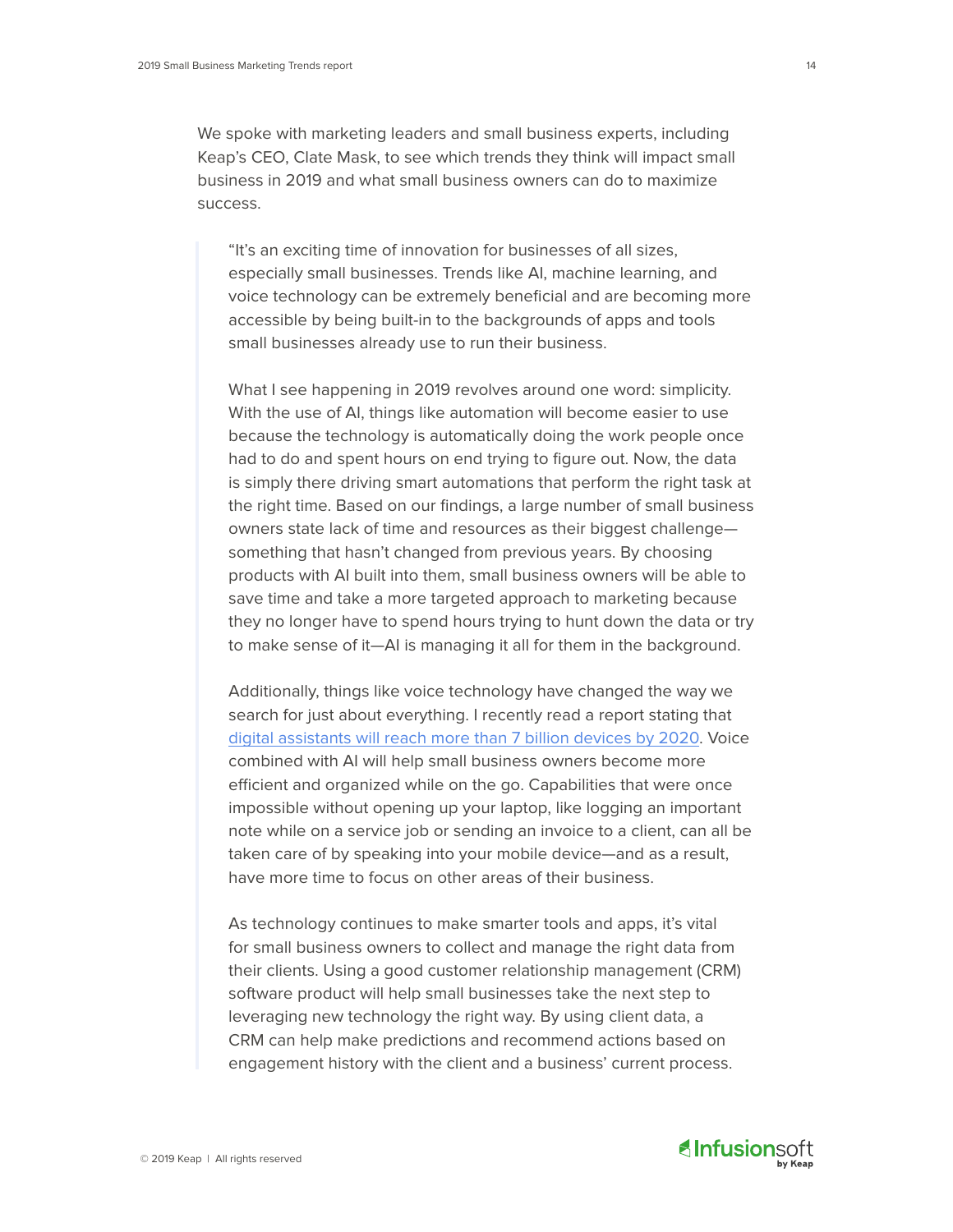This type of technology will help small businesses deliver more personalized service, create raving fans, and obtain more referrals in 2019 and beyond."

### **Small businesses that connect on a human level with clients will win in 2019[—Donald Miller](https://storybrand.com/)**

"The best marketers of 2019 will know all of the formulas and have mastered the basics, but they'll also be able to forget them.

Let me explain...

Marketing can be a technical job, right? Some days can feel like an endless parade of spreadsheets, analytics, and checklists.

And of course, those things are part of any good strategy. But when we focus too much on them, we over-systematize our marketing.

As a result, we lose sight of the deeply human reasons that motivate every buying decision.

When people buy things, they're not acting as perfectly rational human beings. The best marketing is overwhelmingly human and speaks to the emotional aspects of our decision making. What challenge do you help your clients overcome? How are you helping them become the person they want to be? When we answer those questions, we invite clients into a story!

When a person feels like they can trust you—when they truly feel you're guiding them to a successful outcome—they'll follow your lead. Because you're offering more than just a product or a price point. You're offering them transformation.

And if the marketing aspect of your job feels uninspiring, you may have lost sight of this key truth. And you'll see savvier marketers in 2019 passing you by.

In my book [Building a StoryBrand](https://buildingastorybrand.com/), I teach readers how to clarify their message using the proven methods of effective storytelling. The same formulas used to create major motion pictures can be used to

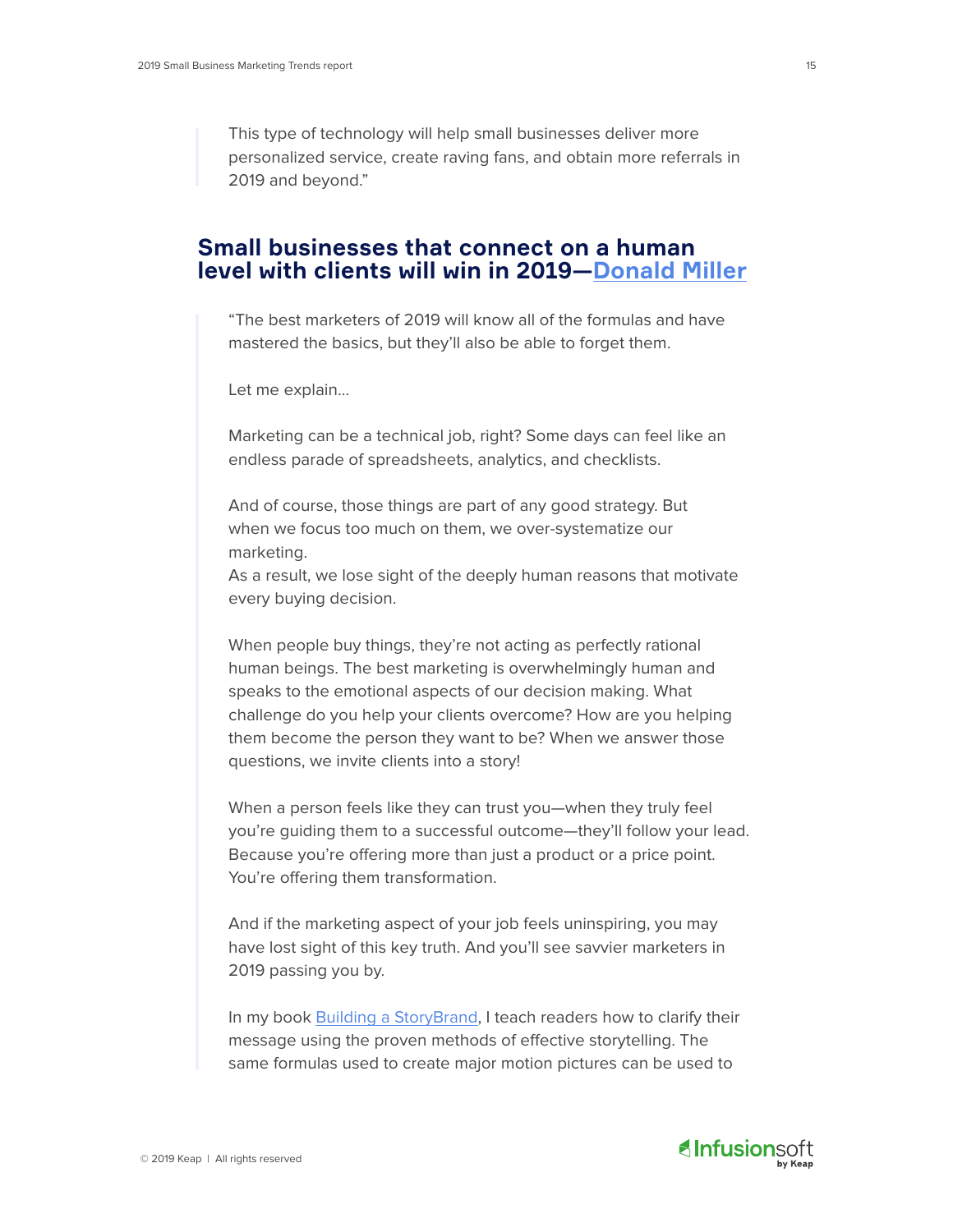create dynamic marketing that resonates with clients. Once someone learns the framework, we help them create a messaging BrandScript that's specific to their business. Know the formulas, and then create something that is unique to your brand.

Any creative field comes with formulas. They're the tried-and-true templates that have been proven over the years to connect with an audience. Every screenwriter, poet, artist, or public speaker worth their salt has studied the 'formulas' for their respective fields. Why? Because they work.

As marketers and entrepreneurs, we have formulas, too—the proven templates that work for business plans, web pages, org charts, sales copy, email campaigns, and more. Formulas will produce good work. They can also get you into trouble.

As a marketer, you need to know the formulas. And when it comes time to do the work, then you've got to get creative with them. Break them, reinterpret them, forget about them. Let them exist in your subconscious, but obey the artistic flow of whatever it is that you're trying to create. Then come back to it, using the formulas again as a guide for changes that you might make.

If you don't master the formulas, you can't play around with them. But if you follow them to the letter, you'll never create stand-out marketing materials that resonate with people personally and set your brand apart.

Give yourself freedom to break away from the formulas and show how you make your client's life better. Do these things, and I promise you'll be ahead of your competition in 2019."

## **Our marketing must reflect our community and changing demographics — [Pamela Slim](http://pamelaslim.com/)**

"Many small businesses get stuck in a rut marketing the same way to the same sets of clients for years on end. This is why launches start to fizzle, campaigns stop working, and eventually, businesses lose money and relevance.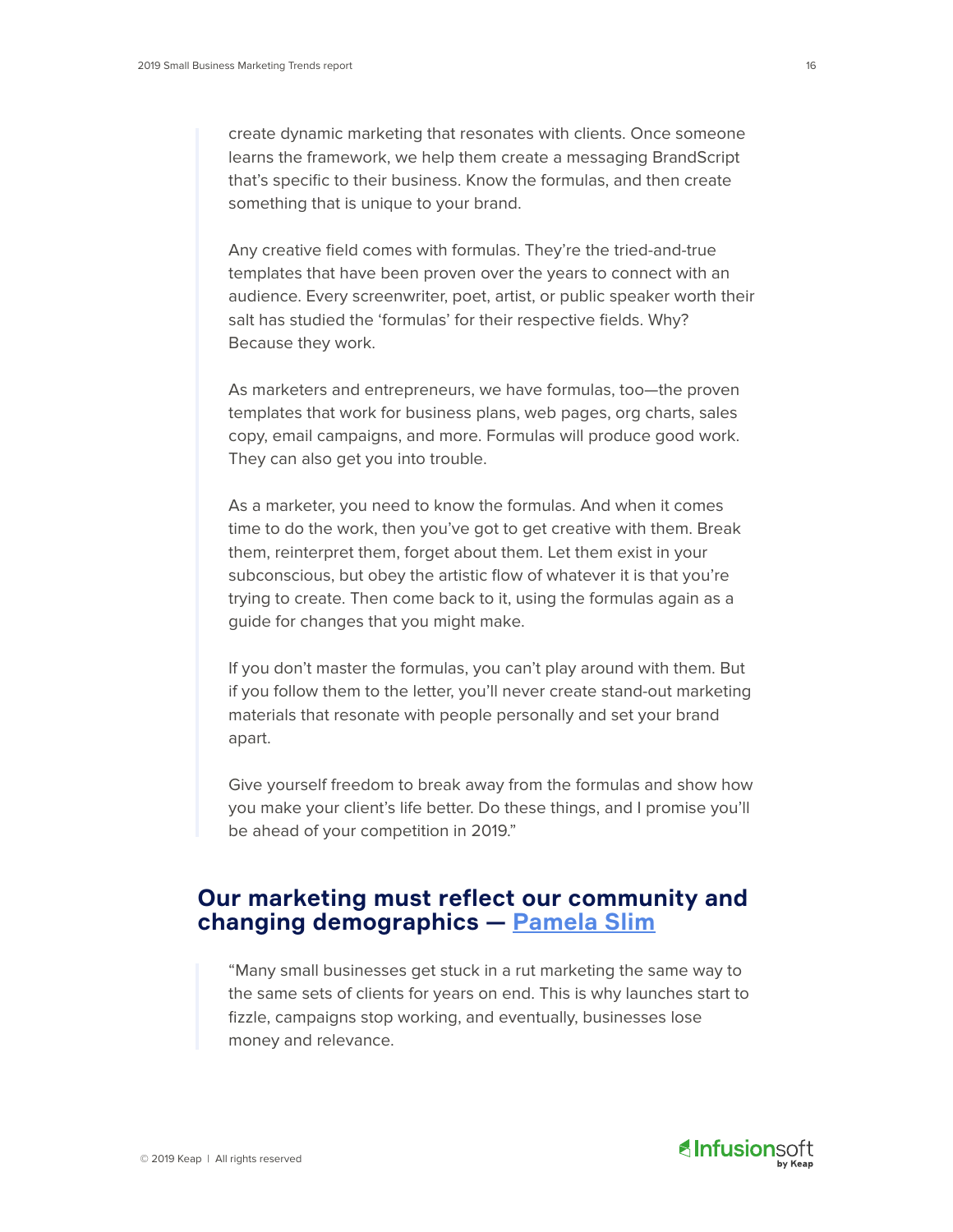One way to make sure that your marketing is poised for the future is to look into the demographics of your clients. Are your products or services, marketing campaigns, and networking activities focused on every possible client in your community?

Demographics are changing, according to [Nielsen:](https://www.nielsen.com/us/en/insights/news/2018/the-database-meeting-todays-multicultural-consumers.html)

'African Americans, Asian Americans, and Hispanics represent approximately 40% of the U.S. population. And that number is growing—quickly. In fact, according to the U.S. Census, the U.S. will be a multicultural majority nation by 2044, meaning that African Americans, Asian Americans, and Hispanics together will comprise 50% or more of the population. Together, multicultural consumers have an impressive spending power of \$3.2 trillion.' - The Database, A Nielsen Podcast

If you've been coasting in a zone of sameness for marketing, now is the time to begin to expand your ecosystem.

But before you jump in head-first, there are some important things to keep in mind:

- **Relationships take time to build**. Don't make the mistake of just slapping a new photograph on top of your old campaign. Spend time with people in new communities. Ask about the companies and campaigns that are well-respected, and why. Test new ideas with small groups before going big.
- Be prepared to get it wrong. Then, make it right. It's impossible to be perfect when connecting with people from different backgrounds. You will make mistakes. Learn how to take feedback without getting defensive. Apologize sincerely and quickly if you do mess up. In the long term, your willingness to learn and engage despite discomfort will earn you trust.
- Pay for insight and expertise. It's common to ask a peer from a particular community to do a bunch of free labor reviewing materials and copy, referring a number of qualified experts to speak at events, or to provide lots of examples of places where you can market. This is real work that should be paid to a professional who has expertise and connections in these communities.

Marketing expert [Nailah Blades](http://wylieandcompany.com/) says:

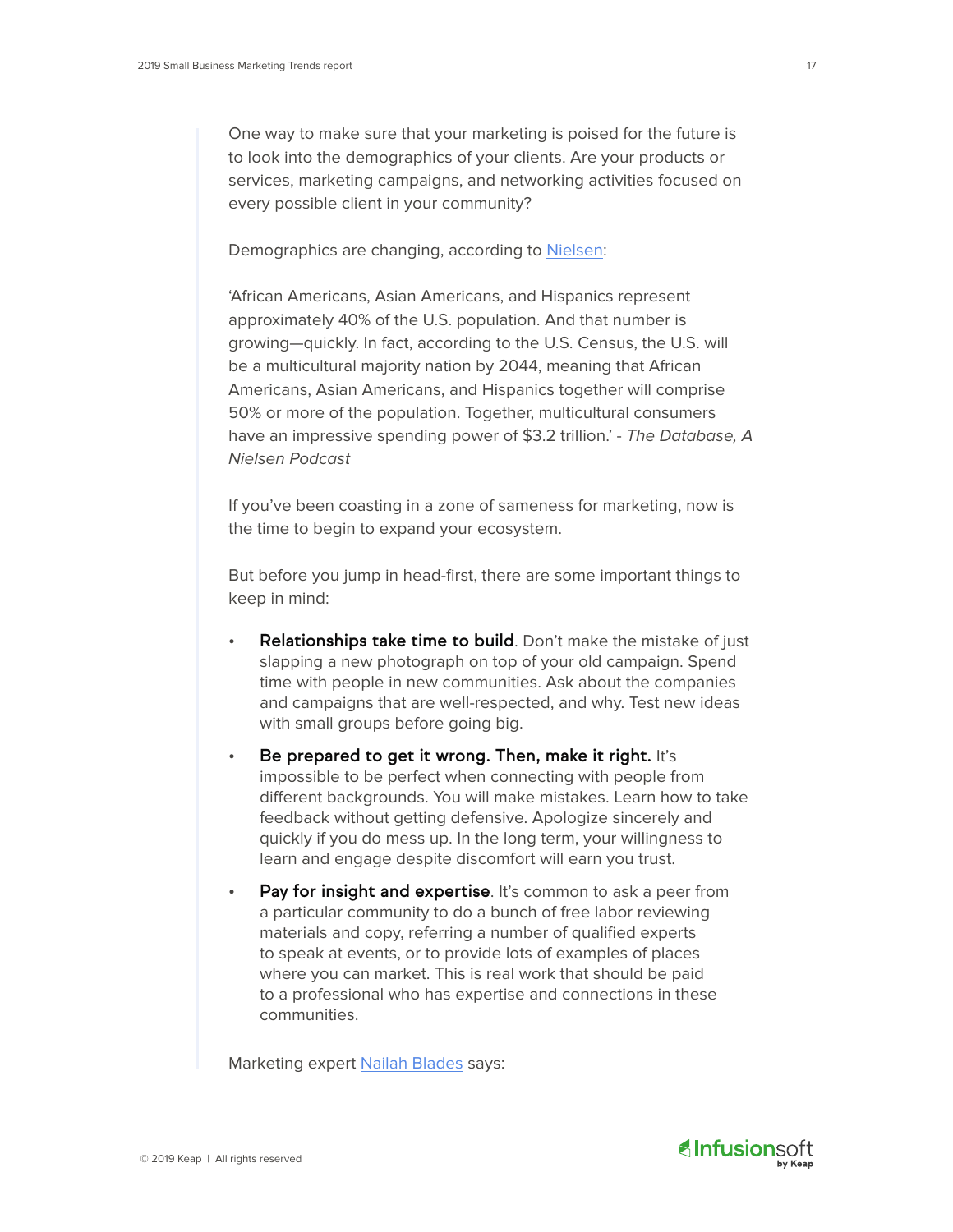'Attracting new, diverse, and inclusive audiences to your community has to be more than just a ploy for more profits. Consumers are savvy and can smell an inauthentic campaign from a mile away. If you are committed to creating a more diverse community around your brand, show it. Hire with this goal in mind, talk to diverse communities, and get different people with diverse ideas involved within your community and your company. It all starts from the inside.' – Nailah Blades, CEO, Wylie & Co

Expanding your ecosystem and widening your community will have a tremendously positive influence on the health and strength of your company. You will open doors to new markets, new hires, and new ideas. Welcome to the future."

## **Going cashless and using cloud-based accounting software is becoming increasingly popular among growth-minded small businesses - [Meredith Wood](https://www.fundera.com/blog/author/meredith)**

"As we look at the state of business finance in 2019, there are trends that have gained momentum with small businesses and are poised to explode in the next 12 months.

One of the trends I see that could explode in 2019 is how businesses are increasingly going cashless. Of course, ecommerce businesses operate entirely without cash already, but we're seeing brick-andmortar

national chains, as well as local small businesses, take paying with cash out of the equation, as plastic and digital payment options become more ubiquitous and easier to facilitate with mobile devices and digital point-of-sale systems.

Going cashless marries the streamlined, secure convenience of paying with a card with the reality that people are increasingly moving away from cash and prefer businesses who accept cashless payment methods anyway. Use of cash, [especially for purchases above \\$10,](https://slate.com/business/2018/07/cashless-stores-and-restaurants-are-on-the-rise-to-the-delight-of-credit-card-companies.html)  [are falling sharply](https://slate.com/business/2018/07/cashless-stores-and-restaurants-are-on-the-rise-to-the-delight-of-credit-card-companies.html), and though there are concerns about leaving out unbanked or underbanked populations, this is likely the direction we're headed in as a society.

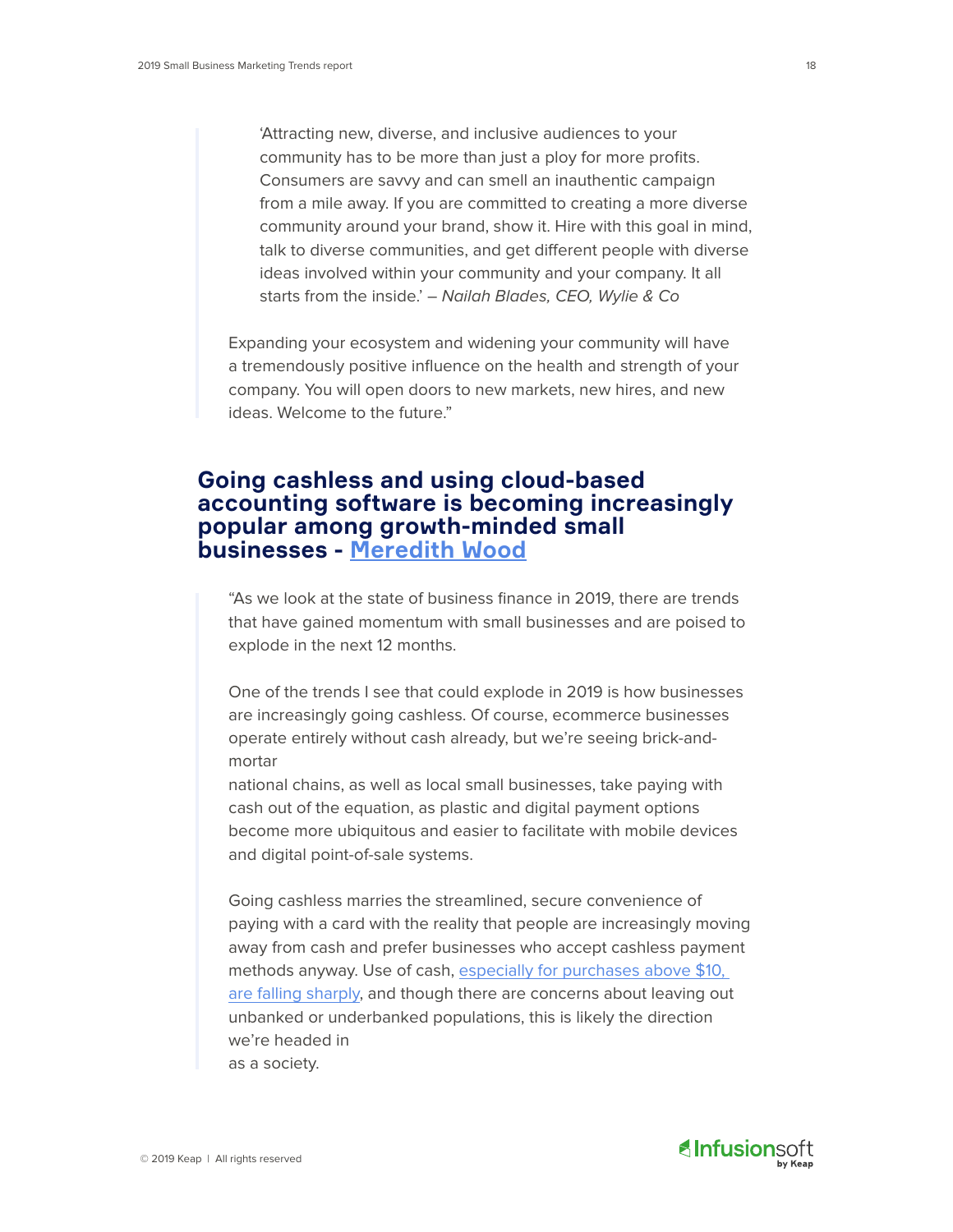Another important move I see happening is the continual shift away from desktop-based accounting software towards online, cloud-based software as small business owners are seeking opportunities to streamline their workflows so they can work more efficiently. This is a smart move for small businesses—cloud-based accounting software such as Quickbooks allows business owners to collaborate with their bookkeepers and accountants more easily while integrating with hundreds of other related applications covering workflow, bookkeeping, scheduling, and other helpful tools. There is greater flexibility, security, efficiency, and transparency with these cloud-based platforms.

Finally, one area I'm watching closely to see if 2019 is 'the year' for this trend is how businesses can more effectively utilize cryptocurrency. Cryptocurrencies like Bitcoin have some unique upsides that other payment options can't touch, such as better rates and the power to avoid chargeback fraud. Recently, some lenders have allowed borrowers to [collateralize their loan](https://www.investopedia.com/news/now-you-can-use-bitcoin-collateral-loans/) with cryptocurrency as well. The use cases for crypto are growing—but will businesses find them useful?

With all of these trends, I expect younger small business owners— Millennials and Gen Z entrepreneurs, mainly—to be larger adopters of all three, and to drive these ideas into the mainstream as opportunities for small businesses to gain efficiency, increase sales, and remain competitive in 2019 and beyond."

## **AI-driven marketing will critically impact sales — [Dennis Yu](https://blitzmetrics.com/about-us/dennis-yu/)**

"In 2019, we'll see a dramatic shift to AI-powered business, as the major networks abstract complexity away from the end user. The movie recommendations from Netflix, posts you see in your Facebook newsfeed, and driving directions in Google Maps are all examples of machine learning working behind the scenes in our daily lives.

The amount of data these networks have is staggering. Even in 2001, my team at Yahoo! was collecting 13 terabytes of data per day via search logs. And our crawlers were indexing 100 million web pages a day. Seventeen years later, we can only imagine the volume being collected today.

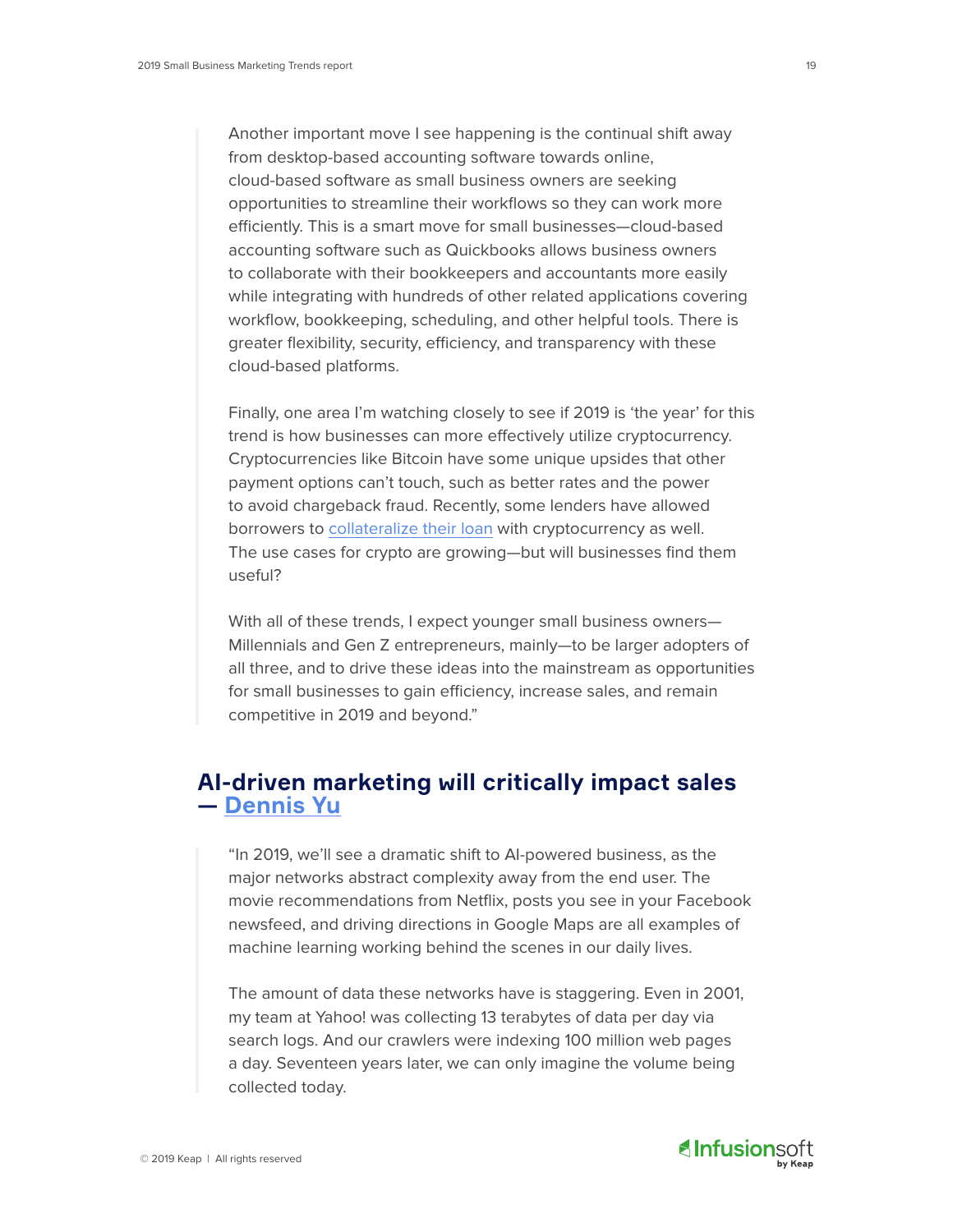AI-driven algorithms are not just powering your Uber ride, but critically impact your ability to drive sales. We'll discuss practical steps you can take to [win from the algo changes](https://www.socialmediaexaminer.com/facebook-algorithm-explained-for-marketers-dennis-yu/), instead of getting penalized.

For us as small business owners, this technology shift means we must 'feed' the algorithm with the right ingredients, so it can do the 'heavy lifting' for us. That means we must:

Set up our digital plumbing. Getting our various pixels on our website (Facebook pixel, Google analytics pixel, Google ads pixel) integrated for remarketing, and having solid conversion tracking in place. In short, the more data we can [feed into the machine,](https://www.marketingspeak.com/the-past-present-and-future-of-facebook-advertising-with-dennis-yu/) the better job it can do in identifying who is most likely to be a client, then bring these people to us.

Choose ROI-based objectives. Knowing exactly what a client is worth at every stage of our funnel is critical for our ads, analytics, and marketing systems to be able to detect and fix anomalies automatically. We used to play 'needle in a haystack' in our analytics by running various combinations of reports, hoping to spot something wrong. Now, we can set triggers in Google Analytics as well as Automated Rules in Facebook Ads, for example, to spot and correct issues without human intervention. For example, you could set a rule to increase budgets if you're getting more than a 500% return on advertising spending (ROAS) on a set of products in your shopping cart. All modern marketing automation systems and landing page builders now have built-in split testing (also known as A/B testing) and attribution tools, automatically re-allocating traffic to winners.

Load up product catalogs. While we're not Amazon, we must treat our content library like 'products' and organize our content into bitesized snippets, like 15 second videos for Instagram Stories and partial phrases for our website chatbots—allowing the feed-based algorithms from Twitter, LinkedIn, Facebook, Snapchat, YouTube, and Google to deliver a sequence of content, personalized to each user. The algos already know what each user likes and can predict who will buy your product when it comes from a particular combination of content from your library. But if you're not organizing your content into a Topic Wheel, [mimicking person-to-person sales flows](https://www.conquerlocal.com/podcast/114-dennis-yu-forget-facebooks-pr-problem-focus-personal-brand/), the algorithms cannot 'make chicken salad out of chicken shiitake'

In other words, the complexity of AI-driven marketing is such that

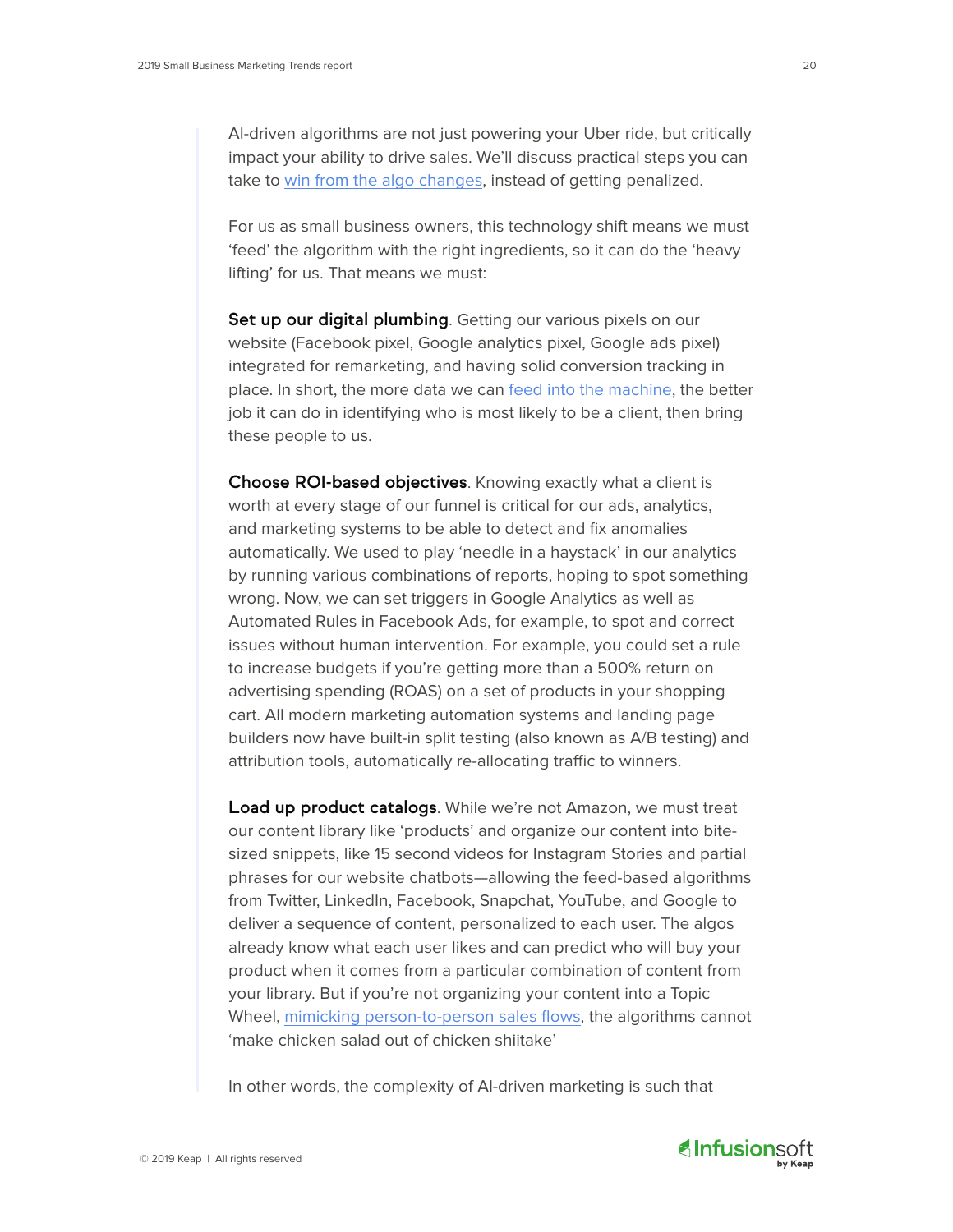our attempts to 'trick' the algorithm in 2019 are no longer fruitful. So we must be systematic about how we feed data and content into the 'machine.' Ironically, the winners will not be the tool jockeys and technology geeks, but the smart business owners who recognize what the algorithm wants."

## **Authenticity is the new sales tool[—Ultimate](https://www.ultimatesalesmachine.com/optin)  [Sales Machine, Joey Karam](https://www.ultimatesalesmachine.com/optin)**

"Today we live in a world oversaturated with information leaving consumers on perpetual guard, and having the biggest resistance to marketing and sales. They receive 32–85 push notifications from their phones each day, bombarded by an average of 121 emails, all while trying to manage their job. No wonder 8 out of 10 business professionals are stressed.

We've become devoured by the noise. It's so loud that breaking through the clutter is extremely difficult. The majority of small businesses today are relying on advertising "hacks" and "shortcuts," which everyone else is using. It's ludicrous to think that someone else's' funnel, website, or Facebook Ad will be the miracle remedy for your success. (Leave marketing hacks to the spammers and noise).

The only way to survive in 2019 is to stop marketing, and start **authentically educating**. This means you'll need to deliver true value to your clients. To put it simply, the client comes first, and the product you create or service you provide must be so amazing that it will obviously solve their needs. That's how marketing needs to be done in 2019.

Spend your time delivering value, innovating ways to give your clients better results, retaining clients, giving them support that blows their minds, and being remarkable (marketing). Then, and only then, discover tools and tactics that can help you spread your message (advertising).

In our New York Times best-selling book, [The Ultimate Sales Machine,](https://www.amazon.com/Ultimate-Sales-Machine-Turbocharge-Relentless/dp/1591842158) we call this being a strategist. A strategist slaughters the tactician every time. A tactician will look for hacks and quick remedies to get the sale, while a strategist will look for the nine objectives they want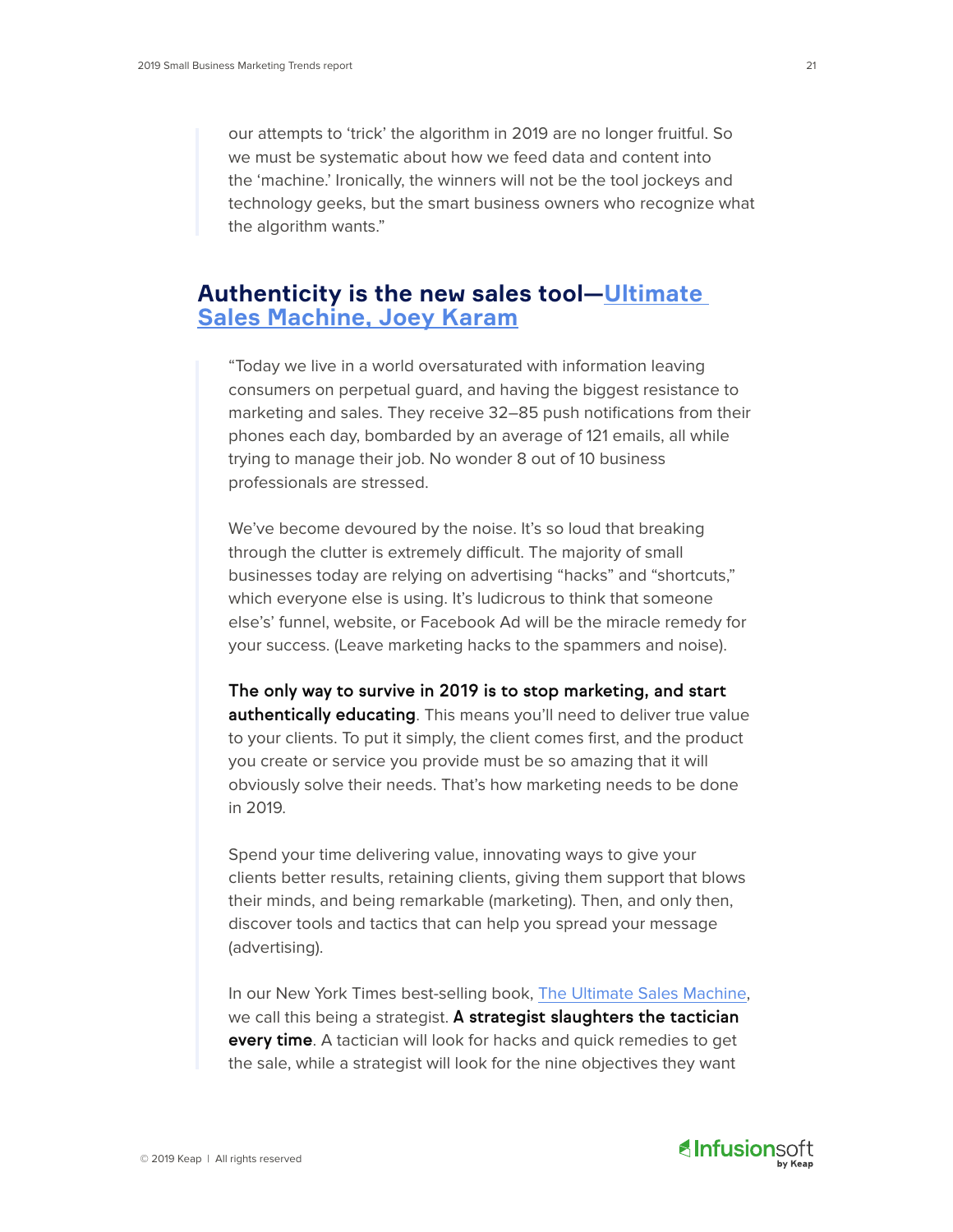to solve for every client interaction. Would you like to just make a sale? Or, would you like to gain their trust? Be known as the most knowledgeable in your field? Inspire your clients to refer more clients to you? You should have nine different strategic objectives with every touch.

Because of dishonest practices, consumers are researching more than they ever have in the past. Prospective clients are researching an average of five pieces of content from you before they even inquire to speak to you or your sales team. They're looking for authentic, raw, and honest companies. In fact, our studies show that *impromptu* videos do better (most of the time) than a video that is highly polished and edited. People like to see behind-the-curtain before they buy. They like to see glimpses of humanity and humility instead of a static brand.

With ad cost rising, 2019 will show the true colors of many businesses. The ones that best serve in an innovative and authentic way, and think strategically instead of just tactically, will win. The question you should ask yourself is, how can I make 2019 more remarkable for my clients?"